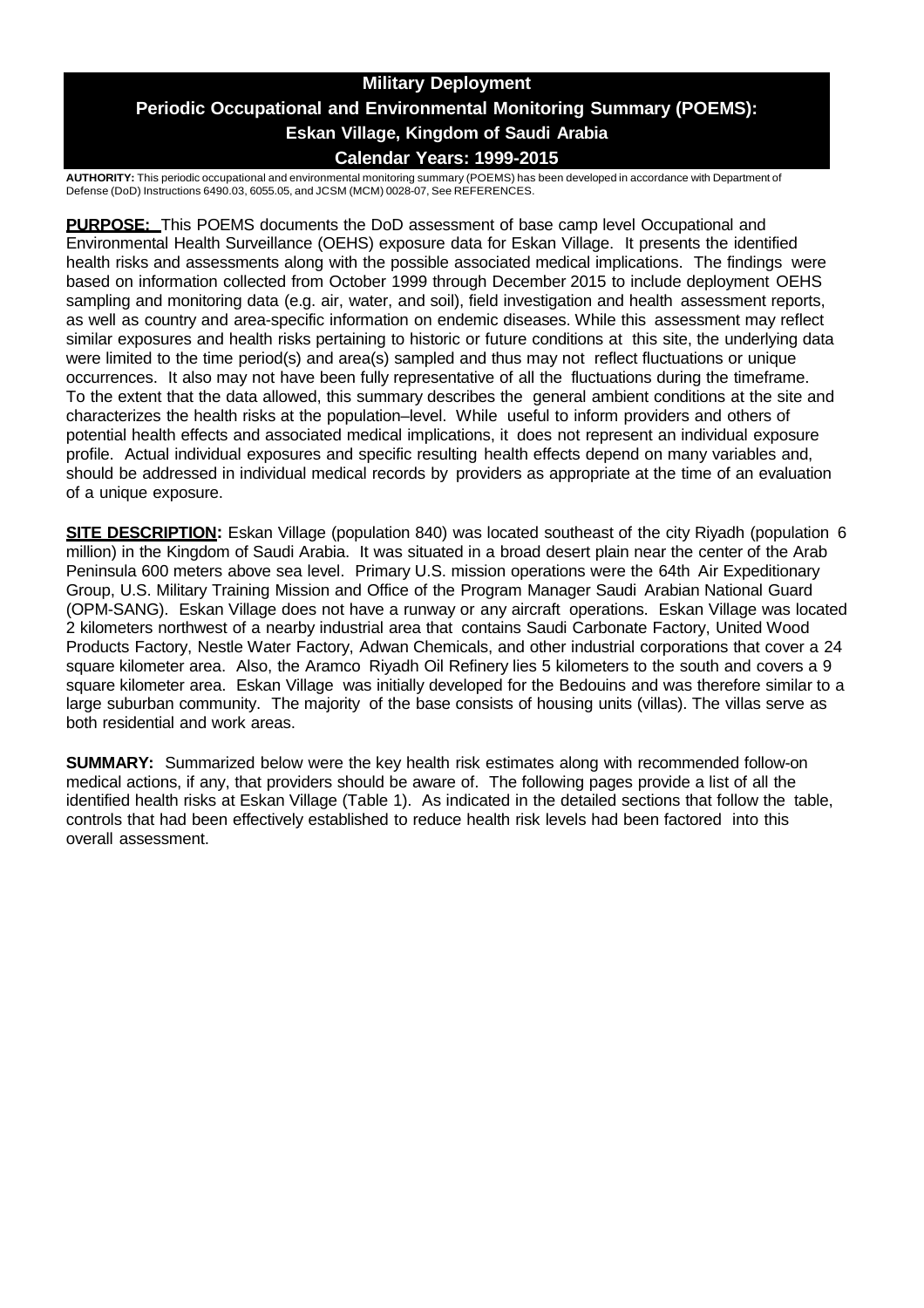| <b>Source of Identified</b><br>Health Risk $3$ |                                                                                                                                                                                                                                                                                                                                       |                                                                                                                                                      |                                                                                                                                                                                                                                                                                                                                   |
|------------------------------------------------|---------------------------------------------------------------------------------------------------------------------------------------------------------------------------------------------------------------------------------------------------------------------------------------------------------------------------------------|------------------------------------------------------------------------------------------------------------------------------------------------------|-----------------------------------------------------------------------------------------------------------------------------------------------------------------------------------------------------------------------------------------------------------------------------------------------------------------------------------|
| <b>AIR</b>                                     | <b>Unmitigated Health Risk</b><br>Estimate <sup>4</sup>                                                                                                                                                                                                                                                                               | <b>Control Measures</b><br>Implemented                                                                                                               | Residual Health Risk Estimate <sup>4</sup>                                                                                                                                                                                                                                                                                        |
| $PM_{10}$                                      | Short-term: Low-High, Daily<br>levels varied, acute health effects<br>(e.g., upper respiratory tract<br>irritation) were possible in<br>susceptible persons (e.g., those<br>with asthma/existing respiratory<br>diseases).                                                                                                            | Limiting strenuous physical<br>activities when air quality<br>was especially poor; and<br>actions such as closing tent<br>flaps, windows, and doors. | Short-term: Low-High, Dailylevels<br>varied, acute health effects (e.g., upper<br>respiratory tract irritation) were possible<br>in susceptible persons (e.g., those with<br>asthma/existing respiratory diseases).                                                                                                               |
|                                                | Long-term: No health guidelines                                                                                                                                                                                                                                                                                                       |                                                                                                                                                      | Long-term: No health guidelines                                                                                                                                                                                                                                                                                                   |
| PM <sub>2.5</sub>                              | Short-term: Low-High, A majority<br>of the time mild acute (short term)<br>health effects were anticipated;<br>certain peak levels may had<br>produced mild eye, nose, or throat<br>irritation in some personnel and<br>pre-existing health conditions (e.g.,<br>asthma, or cardiopulmonary<br>diseases) may had been<br>exacerbated. | Limiting strenuous physical<br>activities when air quality<br>was especially poor; and<br>actions such as closing tent<br>flaps, windows, and doors. | Short-term: Low-High, A majority of<br>the time mild acute (short term) health<br>effects were anticipated; certain peak<br>levels may had produced mild eye,<br>nose, or throat irritation in some<br>personnel and pre-existing health<br>conditions (e.g., asthma, or<br>cardiopulmonarydiseases) may had<br>been exacerbated. |
|                                                | Long-term: Moderate, Small<br>percentage of persons may had<br>been at increased risk for<br>developing chronic conditions<br>(particularly those more susceptible<br>to acute (short term) effects (e.g.,<br>those with asthma/existing<br>respiratory diseases).                                                                    |                                                                                                                                                      | Long-term: Moderate, Small percentage<br>of persons may had been at increased<br>risk for developing chronic conditions<br>(particularly those more susceptible to<br>acute (short term) effects (e.g., those<br>with asthma/existing respiratory<br>diseases).                                                                   |
| Metals                                         | Short-term: None Identified                                                                                                                                                                                                                                                                                                           |                                                                                                                                                      | Short-term: None Identified                                                                                                                                                                                                                                                                                                       |
|                                                | Long-term: None Identified                                                                                                                                                                                                                                                                                                            |                                                                                                                                                      | Long-term: None Identified                                                                                                                                                                                                                                                                                                        |
|                                                | Short-term: None Identified                                                                                                                                                                                                                                                                                                           |                                                                                                                                                      | Short-term: None Identified                                                                                                                                                                                                                                                                                                       |
| <b>VOCs</b>                                    | Long-term: None Identified                                                                                                                                                                                                                                                                                                            |                                                                                                                                                      | Long-term: Acrolein was identified in<br>many of the samples above the 1-year<br>MEG. However, the risk is low.                                                                                                                                                                                                                   |
| Soil                                           | <b>Unmitigated Health Risk</b><br>Estimate <sup>4</sup>                                                                                                                                                                                                                                                                               | <b>Control Measures</b><br>Implemented                                                                                                               | Residual Health Risk Estimate <sup>4</sup>                                                                                                                                                                                                                                                                                        |
| Various Analytes                               | Short-term: No health guidelines                                                                                                                                                                                                                                                                                                      |                                                                                                                                                      | Short-term: No health guidelines                                                                                                                                                                                                                                                                                                  |
|                                                | Long-term: NoneIdentified                                                                                                                                                                                                                                                                                                             |                                                                                                                                                      | Long-term: NoneIdentified                                                                                                                                                                                                                                                                                                         |
| <b>Water</b>                                   | <b>Unmitigated Health Risk</b><br>Estimate <sup>4</sup>                                                                                                                                                                                                                                                                               | <b>Control Measures</b><br>Implemented                                                                                                               | Residual Health Risk Estimate <sup>4</sup>                                                                                                                                                                                                                                                                                        |
|                                                | Short-term: None Identified                                                                                                                                                                                                                                                                                                           | Potable water used from<br>approved sources                                                                                                          | Short-term: None Identified                                                                                                                                                                                                                                                                                                       |
| <b>ConsumedWater</b>                           | Long-term: None Identified                                                                                                                                                                                                                                                                                                            |                                                                                                                                                      | Long-term: None Identified                                                                                                                                                                                                                                                                                                        |
| Water used for other                           | Short-Term: None Identified                                                                                                                                                                                                                                                                                                           |                                                                                                                                                      | Short-term: None Identified                                                                                                                                                                                                                                                                                                       |
| purposes                                       | Long-Term: None Identified                                                                                                                                                                                                                                                                                                            |                                                                                                                                                      | Long-term: None Identified                                                                                                                                                                                                                                                                                                        |

# **Table 1. Population-Based Health Risk Estimates -EskanVillage,SaudiArabia1,2,5**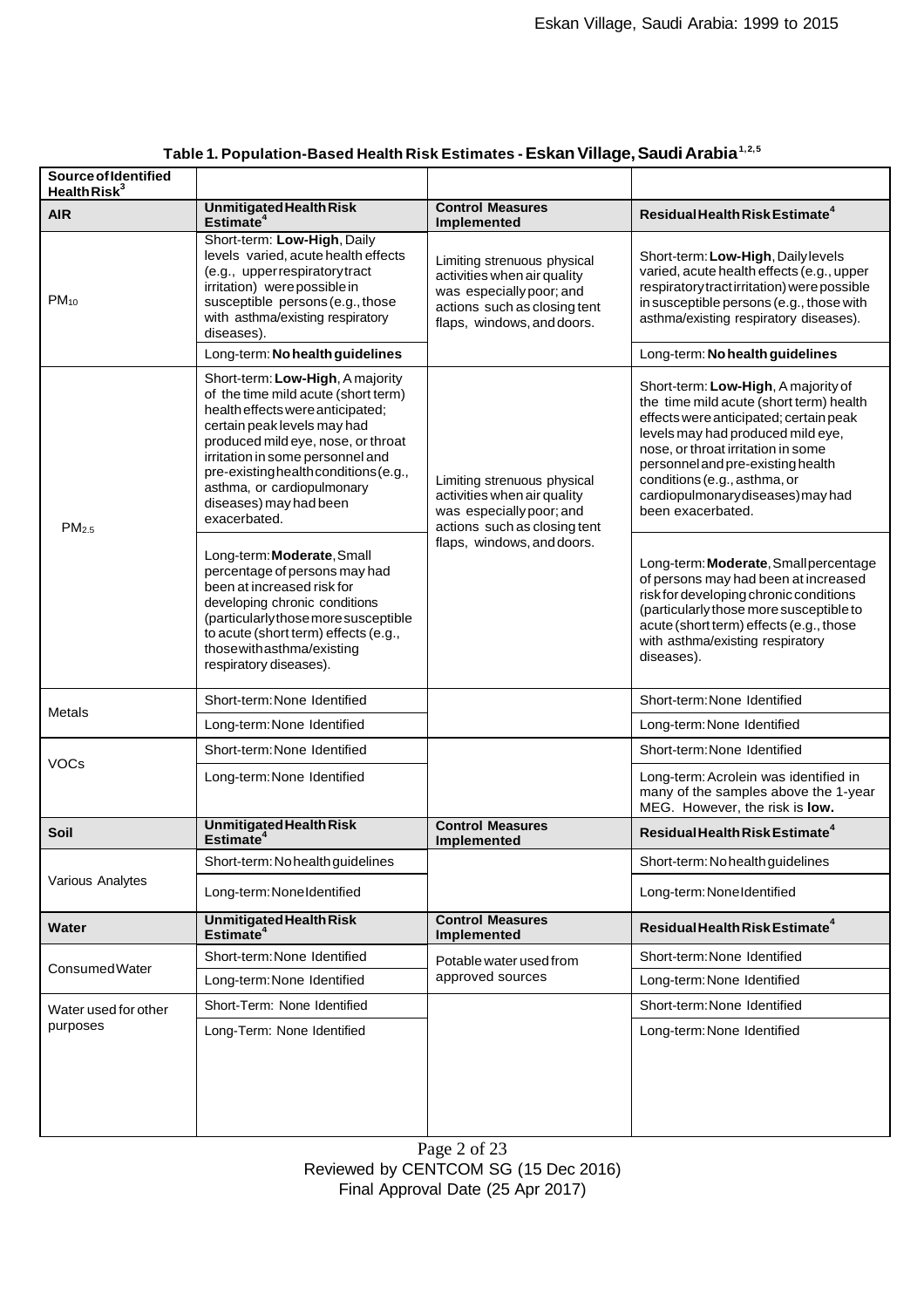| <b>ENDEMIC DISEASE</b>                   | <b>Unmitigated Health Risk</b><br>Estimate <sup>4</sup>                                                                                                                                                                                                                                                                       | <b>Control Measures</b><br>Implemented                                                                                                                                                                                                                                       | Residual Health Risk Estimate <sup>4</sup>                                                                                                 |
|------------------------------------------|-------------------------------------------------------------------------------------------------------------------------------------------------------------------------------------------------------------------------------------------------------------------------------------------------------------------------------|------------------------------------------------------------------------------------------------------------------------------------------------------------------------------------------------------------------------------------------------------------------------------|--------------------------------------------------------------------------------------------------------------------------------------------|
| Foodborne/<br>Waterborne                 | Short-term: Variable: High<br>(Bacterial Diarrhea) to Moderate<br>(Hepatitis A, Typhoid/Paratyphoid<br>Fever, Diarrhea-Protozoal,<br>Brucellosis). If ingesting local<br>food/water, the health effects<br>could be temporarily<br>incapacitating to personnel<br>(Diarrhea) or result in prolonged<br>illness (Hepatitis A). | Preventive measures included<br>Hepatitis A vaccination,<br>consumption of food and water<br>used only from approved<br>sources and routinely<br>monitored. (MOD12)                                                                                                          | Short-term: Low                                                                                                                            |
|                                          | Long-term: None Identified                                                                                                                                                                                                                                                                                                    |                                                                                                                                                                                                                                                                              | Long-term: None Identified                                                                                                                 |
| Arthropod Vector<br>Borne                | Short-term: Moderate (Dengue,<br>Crimean CongoHemorrhagic<br>Fever, Leishmaniasis,<br>Alkhumra virus) to Low (Sandfly<br>Fever, Plague, Flea-borne<br>Typhus, West Nile Fever, Tick-<br>borne Rickettsioses, Sindbis,<br>Malaria, Rift Valley Fever)                                                                          | Preventive measures included<br>proper wear of a properly<br>treated uniform, application of<br>repellent to exposed skin,<br>appropriate chemoprophylaxis if<br>required (malaria meds), use of<br>bed nets if sleeping outdoors,<br>and avoidance of peak biting<br>hours. | Short-term: Low                                                                                                                            |
|                                          | Long-term: None bentified                                                                                                                                                                                                                                                                                                     |                                                                                                                                                                                                                                                                              | Long-term: Noneldentified                                                                                                                  |
| Water-Contact<br>(e.g. wading,           | Short-term: Moderate<br>(Leptospirosis, Schistosomiasis)                                                                                                                                                                                                                                                                      |                                                                                                                                                                                                                                                                              | Short-term: Moderate                                                                                                                       |
| swimming)                                | Long-term: None Identified                                                                                                                                                                                                                                                                                                    |                                                                                                                                                                                                                                                                              | Long-term: None Identified                                                                                                                 |
|                                          | Short-term: Low (Tuberculosis<br>(TB), Meningococcal Meningitis).                                                                                                                                                                                                                                                             | Providing adequate living and<br>work space; medical<br>screening; vaccination                                                                                                                                                                                               | Short-term: Low                                                                                                                            |
| Respiratory                              | Long-term: None Identified                                                                                                                                                                                                                                                                                                    |                                                                                                                                                                                                                                                                              | Long-term: None Identified                                                                                                                 |
| <b>Animal Contact</b>                    | Short-term: Moderate (Q-Fever)<br>to Low (Rabies, Anthrax, H5N1<br>avian influenza)                                                                                                                                                                                                                                           | Prohibiting contact with,<br>adoption, or feeding of feral<br>animals IAW CENTCOM GO<br>1B. Risks were further<br>reduced in the event of<br>assessed contact by prompt<br>post- exposure rabies<br>prophylaxis IAW the CDC's<br>ACIP guidelines.                            | Short-term: Moderate (Q-Fever),<br>Low (Rabies, Anthrax, H5N1 avian<br>influenza)                                                          |
|                                          | Long-term: Low (Rabies)                                                                                                                                                                                                                                                                                                       |                                                                                                                                                                                                                                                                              | Long-term: Low (Rabies)                                                                                                                    |
| <b>VENOMOUS</b><br><b>ANIMAL/INSECTS</b> | <b>Unmitigated Health Risk</b><br>Estimate <sup>4</sup>                                                                                                                                                                                                                                                                       | <b>Control Measures</b><br><b>Implemented</b>                                                                                                                                                                                                                                | Residual Health Risk Estimate <sup>4</sup>                                                                                                 |
| Snakes, Scorpions,<br>Spiders, Snails    | Short-term: Low to High                                                                                                                                                                                                                                                                                                       | Risks reduced by education,<br>avoiding contact, and proper<br>and timely reporting and<br>treatment.                                                                                                                                                                        | Short-term: Low to High (If<br>encountered, effects of venom varied<br>with species from mild localized<br>swelling to potentially lethal) |
|                                          | Long-term: None Identified                                                                                                                                                                                                                                                                                                    |                                                                                                                                                                                                                                                                              | Long-term: NoneIdentified                                                                                                                  |
| <b>HEAT/COLD STRESS</b>                  | <b>Unmitigated Health Risk</b><br>Estimate <sup>4</sup>                                                                                                                                                                                                                                                                       | <b>Control Measures</b><br>Implemented                                                                                                                                                                                                                                       | Residual Health Risk Estimate <sup>4</sup>                                                                                                 |
|                                          | Short-term: Low to High                                                                                                                                                                                                                                                                                                       |                                                                                                                                                                                                                                                                              | Short-term: Low to High                                                                                                                    |
| Heat                                     | Long-term: Low                                                                                                                                                                                                                                                                                                                | Work-restcycles, proper<br>hydration and nutrition, and<br><b>WBGT Monitoring.</b>                                                                                                                                                                                           | Long-term: Low                                                                                                                             |

Page 3 of 23 Reviewed by CENTCOM SG (15 Dec 2016)

Final Approval Date (25 Apr 2017)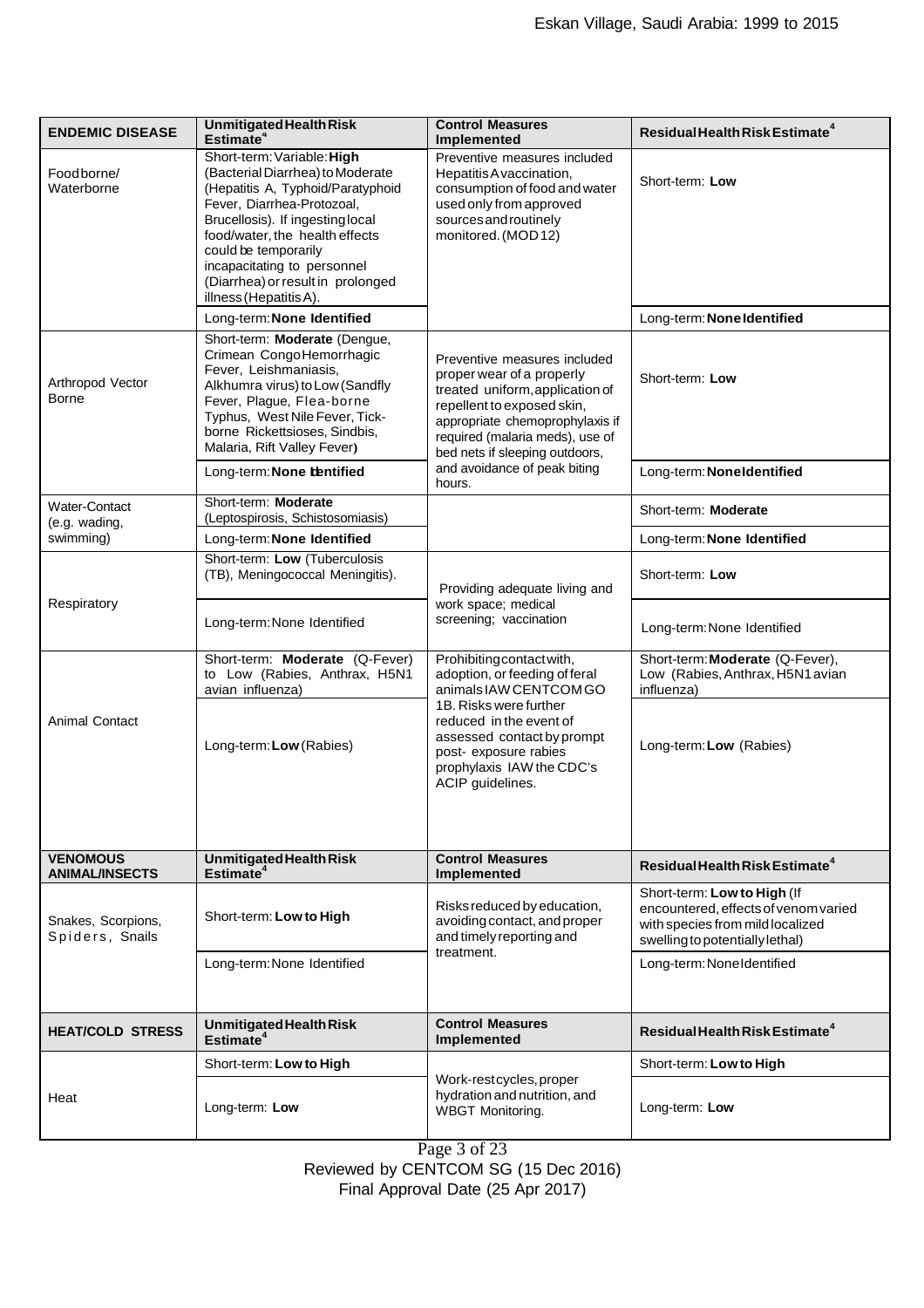| Cold                                                                     | Short-term: Low                                         | Risks from cold stress reduced<br>with protective measures such<br>as use of the buddy system,<br>proper wear of protective<br>clothing, and proper hydration<br>and nutrition. | Short-term: Low                            |
|--------------------------------------------------------------------------|---------------------------------------------------------|---------------------------------------------------------------------------------------------------------------------------------------------------------------------------------|--------------------------------------------|
|                                                                          | Long-term: Low                                          |                                                                                                                                                                                 | Long-term: Low                             |
| <b>NOISE</b>                                                             | <b>Unmitigated Health Risk</b><br>Estimate <sup>4</sup> | <b>Control Measures</b><br><b>Implemented</b>                                                                                                                                   | Residual Health Risk Estimate <sup>4</sup> |
| Continuous (Power<br>generation equipment)<br>Impulse (Weapon<br>firing) | Short-term: Low                                         | Hearing protection used by<br>personnel in higher risk areas                                                                                                                    | Short-term: Low                            |
|                                                                          | Long-term: Low                                          |                                                                                                                                                                                 | Long-term: Low                             |

 $^{\rm 1}$  This Summary Table provides a qualitative estimate of population-based short- and long-term health risks associated with the general ambient and occupational environment conditions at Eskan Village. It does not represent a unique individual exposure profile. Actual individual exposures and health effects depend on many variables. For example, while a chemical may had been present in the environment, if a person did not inhale, ingest, or contact a specific dose of the chemical for adequate duration and frequency, then there may had been no health risk. Alternatively, a person at a specific location may had experienced a unique exposure which could had resulted in a significant individual exposure. Any such person seeking medical care should had their specific exposure documented in an SF600.

 $^2$  This assessment was based on specific data and reports obtained from the October 1999 through October 2012 timeframe. It was considered a current representation of general site conditions but may not reflect certain fluctuations or unique exposure incidents. Acute health risk estimates were generally consistent with field-observed health effects.

 $^3$ This Summary Table was organized by major categories of identified sources of health risk. It only lists those sub-categories specifically identified and addressed at the site(s) evaluated. The health risks were presented as Low, Moderate, High or Extremely High for both acute and chronic health effects. The health risk level was based on an assessment of both the potential severity of the health effects that could be caused and probability of the exposure that would produce such health effects. Details could be obtained from the APHC/AIPH. Where applicable,"None Identified" was used when an exposure was identified and no health risk of either a specific acute or chronic health effects were determined. More detailed descriptions of OEH exposures that were evaluated but determined to pose no health risk were discussed in the following sections of this report.

<sup>4</sup> Health risks in this Summary Table were based on quantitative surveillance thresholds (e.g. endemic disease rates; host/vector/pathogen surveillance) or screening levels, e.g. Military Exposure Guidelines (MEGs) for chemicals. Some previous assessmentreports may provide slightly inconsistent health risk estimates because quantitative criteria such as MEGs may had changed since the samples were originally evaluated and/or because this assessment makes use of all historic site data while previous reports may had only been based on a select few samples.

> Page 4 of 23 Reviewed by CENTCOM SG (15 Dec 2016) Final Approval Date (25 Apr 2017)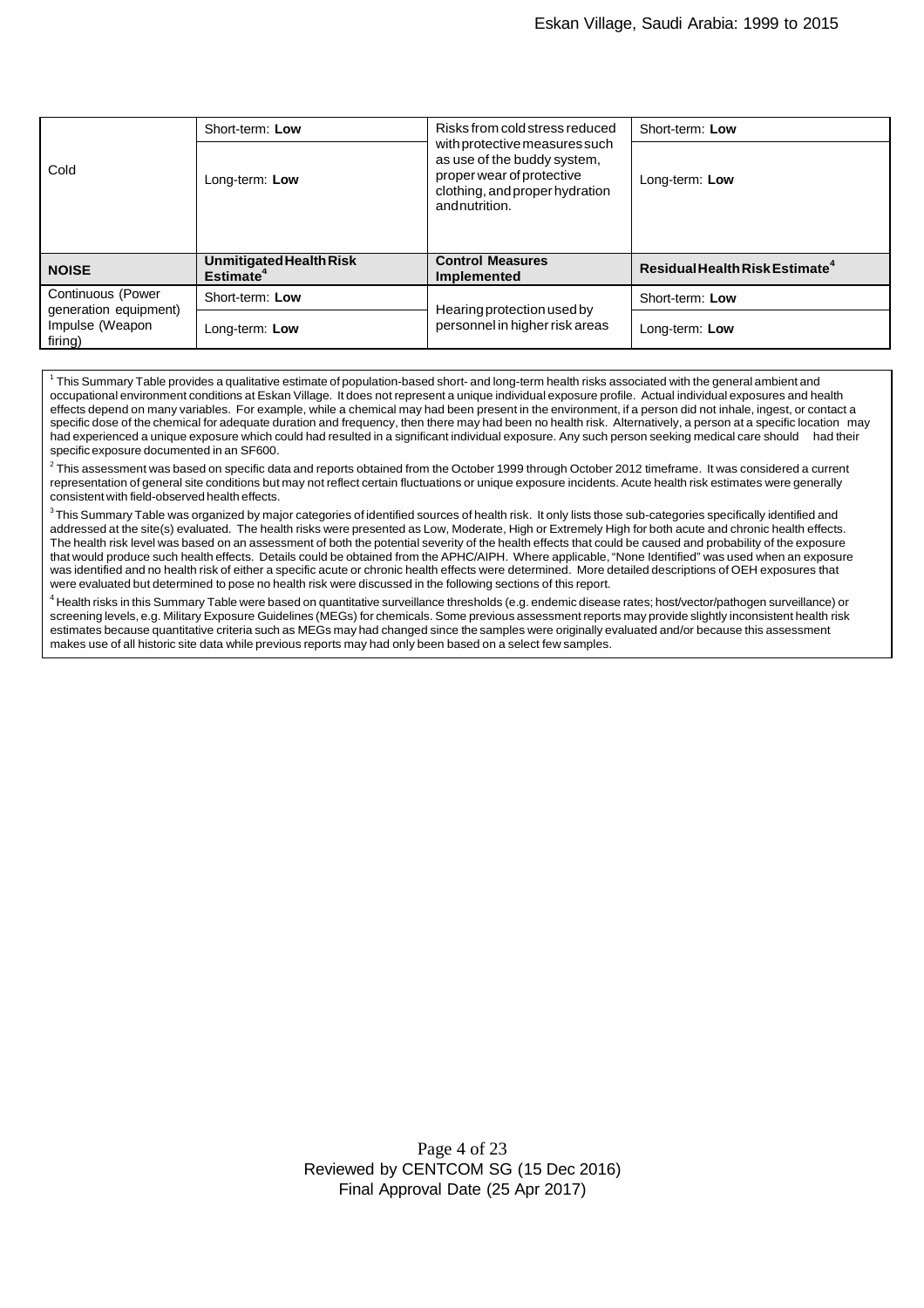## **1 Discussion of Health Risks at Eskan Village, Saudi Arabia by Source**

The following sections describe the major source categories of potential health risk that were evaluated at Eskan Village. For each category, the evaluation process includes identifying what, if any, specific sub-categories/health concerns were present.

## **2 Air**

## 2.1 Area Specific Sources Identified

Eskan Village was situated in a dusty semi-arid desert environment. Inhalational exposure to high levels of dust and particulate matter, such as during high winds or dust storms may had resulted in mild to more serious short-term health effects (e.g., eye, nose or throat and lung irritation) in some personnel. Additionally, certain subgroups of the deployed forces (e.g., those with pre-existing asthma/cardio pulmonary conditions) were at greatest risk of developing notable health effects.

Environmental surveillance occurred between 1999 and 2015. The summary of results follows.

#### 2.2 Particulate matter

Particulate matter (PM) was a complex mixture of extremely small particles suspended in the air. PM includes solid particles and liquid droplets emitted directly into the air by sources such as: power plants, motor vehicles, aircraft, tactical generators, construction activities, fires, and natural windblown dust. PM could include sand, soil, metals, volatile organic compounds, allergens, and other compounds such as nitrates or sulfates that were formed by condensation or transformation of combustion exhaust. PM composition and particle size vary considerably depending on the source. Generally particulate matter of health concern was divided into two fractions:  $PM_{10}$ , which includes coarse particles with a diameter of 10 micrometers or less (0.0004 inches or one-seventh the width of a human hair), and fine particles less than 2.5 micron (PM<sub>2.5</sub>), which could reach the deepest regions of the lungs when inhaled. Exposure to excessive PM was linked to a variety of potential health effects.

#### 2.3 Particulate matter, less than 10 micrometers ( $PM_{10}$ )

2.3.1 Exposure Guidelines:

Short-term (24-hour) PM $_{10}$  (mg/m $^3$ ): Negligible MEG=0.250 Marginal MEG=0.420 Critical MEG=0.600

Long-term PM $_{10}$  MEG (mg/m $^3$ ): Not defined.

The range of 24-hour PM<sub>10</sub> concentrations in 351 samples collected from 1999-2015 was 0.001 to 2.92 mg/m<sup>3</sup> with an average concentration of 0.166 mg/m<sup>3</sup>.

2.3.2 Short-term health risks:

**Low-High:** Short term risk was based on comparison of daily concentrations to 24-hr MEGs. The variability in the risk was due to significant fluctuation in the daily concentrations.

Overall 174/203 (85.7%) of the sampling days had concentrations below the 24-hour negligible MEG (LOW Risk); 16/203 (7.9%) of the sampling days were between the 24-hour negligible MEG and the 24-

> Page 5 of 23 Reviewed by CENTCOM SG (15 Dec 2016) Final Approval Date (25 Apr 2017)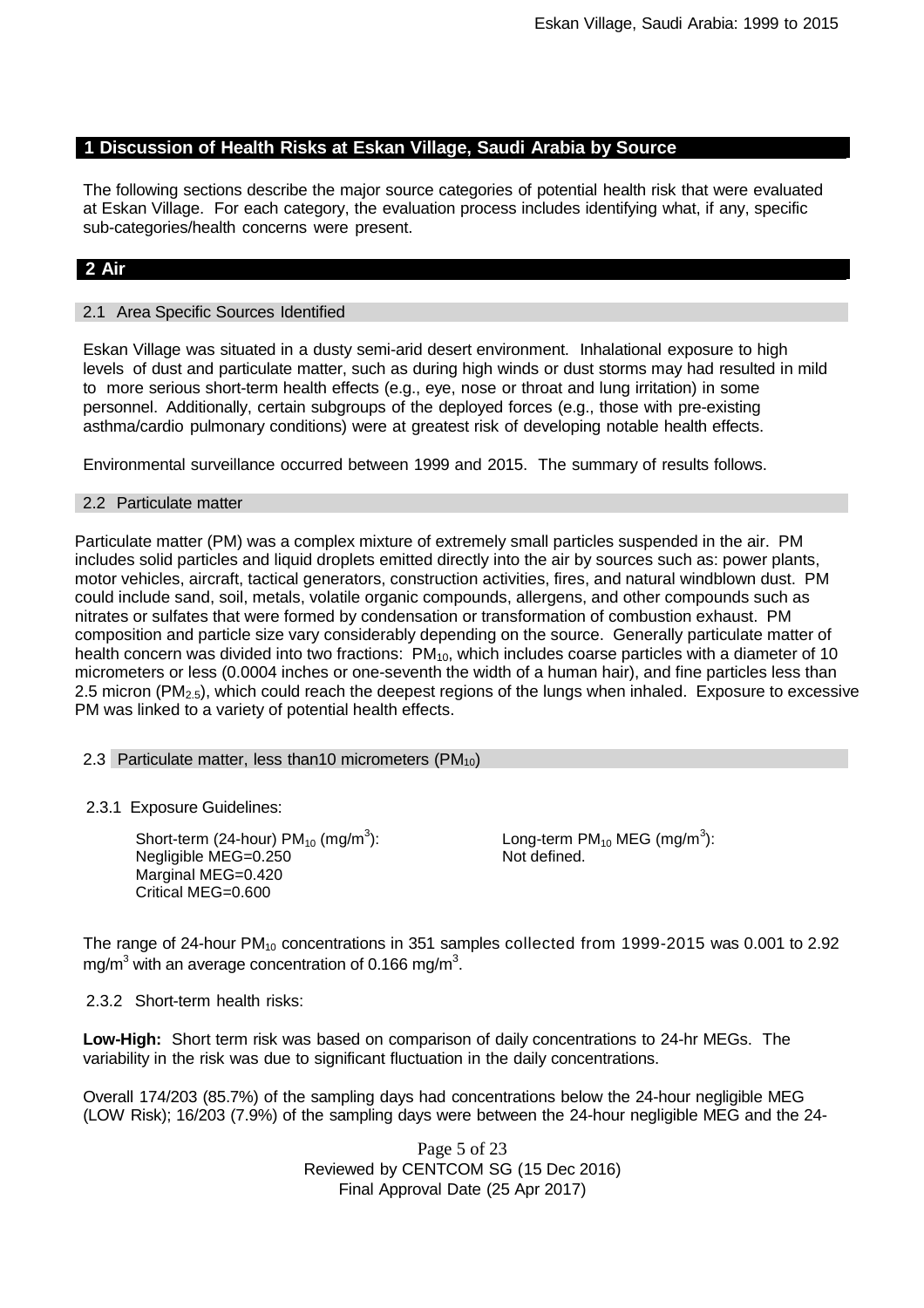hour marginal MEG (LOW Risk); 6/203 (3%) of the sampling days were between the 24-hour marginal and the 24-hour critical MEG (MODERATE Risk); 7/203 (<3.4%) of the sampling days were greater than the critical MEG (HIGH risk). Confidence was medium based on the quantity of sampling data and the days represented in the calendar year.

Respiratory effects could increasingly impact real-time health and mission capabilities as they exceed higher levels of MEGs. Acute effects to relatively healthy troops were mostly eye, nose, and throat irritation, and respirator effects (sneezing, adaptive responses such as coughing, sinus congestion and drainage) that could be exacerbated by increased activity.

## 2.3.3 Long-term health risk:

**Not Evaluated-no available health guidelines**. The Environmental Protection Agency has retracted its long-term standard (NAAQS) for  $PM_{10}$  due to an inability to clearly link chronic health effects with chronic PM<sub>10</sub> exposure levels.

## 2.4 Particulate Matter, less than 2.5 micrometers  $(PM_{2.5})$

2.4.1 Sample data/Notes:

Exposure Guidelines:

Short-term (24-hour)  $PM<sub>2.5</sub> MEGs$  (mg/m3): Negligible MEG=0.065 Marginal MEG=0.250 Critical MEG=0.500

Long-term (1year)  $PM<sub>2.5</sub> MEGs$  (mg/m3): Negligible MEG=0.015 Marginal MEG=0.065.

The range of 24-hour PM2.5 concentrations in 39 samples collected from 1999-2015 was 0.01 to 0.91 mg/m3, with an average concentration of 0.09 mg/m3.

## 2.4.2 Short-term risk:

Overall 25/36 (69.4%) of the sampling days had concentrations below the 24-hour negligible MEG (LOW Risk); 10/36 (27.8%) of the sampling days were between the 24-hour negligible MEG and the 24-hour marginal MEG (LOW Risk); 0/36 (0%) of the sampling days were between the 24-hour marginal and the 24-hour critical MEG (MODERATE Risk); 1/36 (2.8%) of the sampling days were greater than the critical MEG (HIGH risk). Confidence was low based on limitations in sampling data.

**Low-High:** Short term risk was based on comparison of daily concentrations to 24-hr MEGs. The variability in the risk was due to significant fluctuation in the daily concentrations. The risk assessment was based on sampling data from 1999-2015.

2.4.3 Long-term (chronic) health risks:

For chronic health risk, it was assumed that the longest deployment lasted twelve months. To assess chronic risk associated with  $PM<sub>2.5</sub>$ , the overall yearly average concentration of  $PM<sub>2.5</sub>$  was used to arrive at a long term health risk. All of the yearly averages of data for each year were above the  $PM<sub>2.5</sub>$  1-year MEG of 0.015 mg/m $^3$ . The average for 2009 was 0.033 mg/ m $^3$ , the average for 2011 was 0.11 mg/ m $^3$ , the average for 2012 was 0.18 mg/ m<sup>3</sup>, and the average for 2014 was 0.033 mg/ m<sup>3</sup>.

**Moderate:** The long-term PM<sub>2.5</sub> health risk assessment for Eskan Village was moderate based on PM<sub>2.5</sub> concentrations and the likelihood of exposure at these hazard severity levels. A moderate health risk

> Page 6 of 23 Reviewed by CENTCOM SG (15 Dec 2016) Final Approval Date (25 Apr 2017)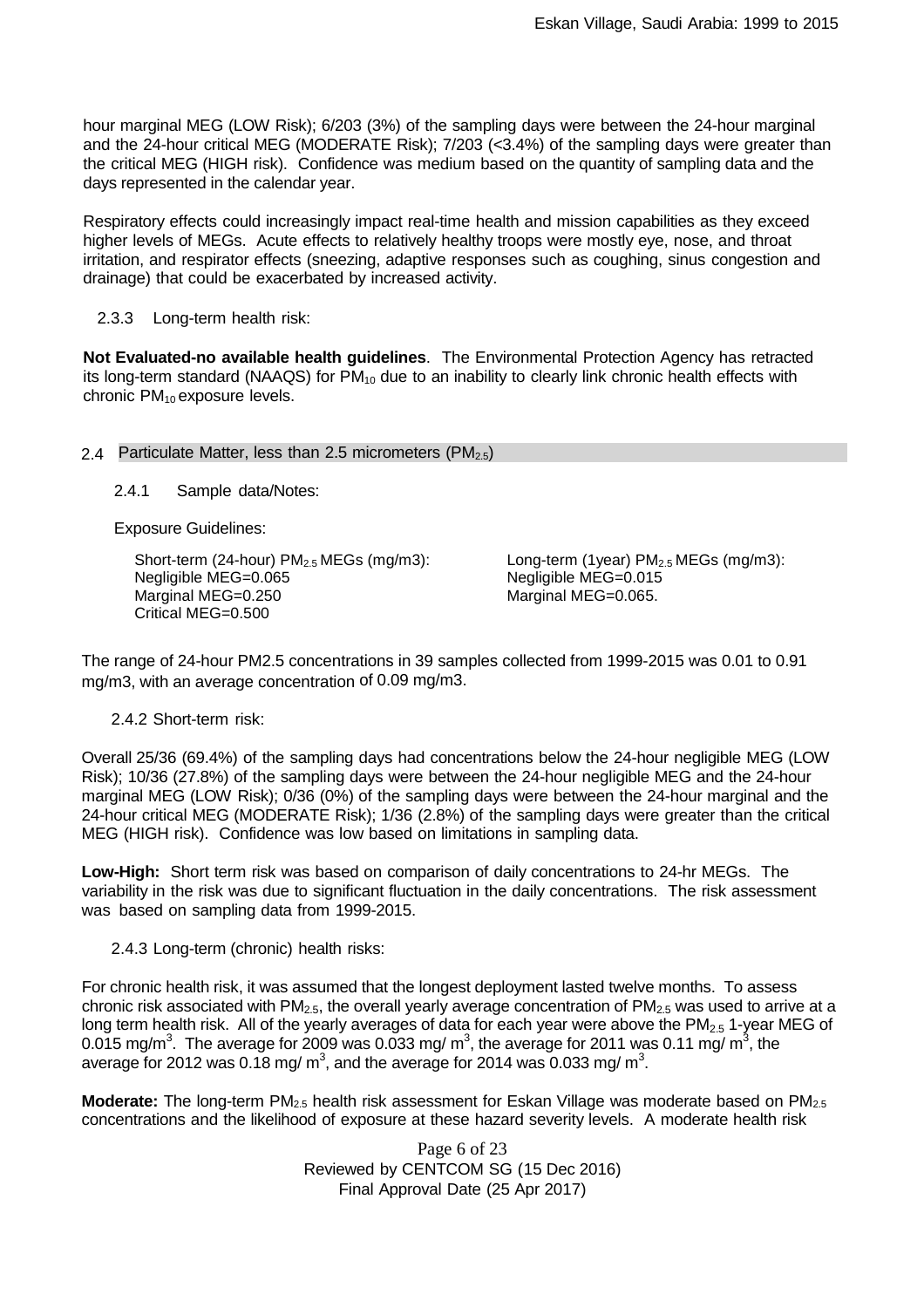assessment suggests that long-term exposure to peak  $PM_{2.5}$  concentrations at Eskan Village were expected to had degraded mission capabilities in terms of the required mission standard and would result in reduced mission capability if hazards occurred during the mission. Confidence in the shortterm PM2.5 health risk assessment was low (TG 230, Table 3-6).

## 2.4 Airborne Metals

## 2.4.1 Sample data/Notes:

From 1999-2015, metals analysis was performed on 389 ambient air particulate matter samples (including  $PM_{10}$  and  $PM_{2.5}$ ) collected at Eskan Village.

For screening purposes, both peak and average concentrations of all airborne metals detected were compared to their corresponding 1-year negligible MEG. Risk estimates based on the USAPHC TG 230 methodology were calculated for any compound detected at a concentration greater than its 1-year MEG in 5% or more of the samples collected.

2.4.2 Short and long-term health risks:

**None identified based on the available sampling data**: All contaminants were measured at concentrations below MEGs. Three contaminants had detection limits greater than the MEG (Beryllium, Cadmium, and Vanadium). Since these contaminants weren't detected in any of the samples and/or there was no expected source of these contaminants, no further assessment was needed (based on guidance in TG 230 paragraph 3.4.4.4). Confidence in this risk assessment was low based on limitations in sampling data and analytical limits of detection.

## 2.5 Volatile Organic Compounds (VOC)

2.5.1 Typically, most VOC sampling was either associated with a specific source or incident driven. Data of this type, especially when there was sparse sampling data exist, was generally not representative of exposure to an entire camp population.

For screening purposes, peak and average concentrations of all airborne VOCs detected were compared to their corresponding 1-year negligible MEG. Short-term risk estimates based on the USAPHC TG 230 methodology were determined for any compound detected at a concentration greater than its 1-year MEG and long-term risk estimates were determined where VOC were detected above their respective 1-year MEG in 5% or more of the samples collected.

The health risk assessment was based on average and peak concentrations of 257 valid volatile organic chemical (VOC) air samples collected at Eskan Village from 1999-2015.

All VOCs were detected at levels below pertinent MEGs except for acrolein. 2/21 samples were above the 0.137 μg/m<sup>3</sup> 1-year Negligible MEG. However, this level was below all short-term MEGs.

2.5.2 Short and long-term health risks:

The hazard severity for acrolein was considered negligible because the sample concentrations were not greater than any of the short-term (1-hour) MEGs. The lowest of these was the minimal 1-hour MEG of  $70 \mu g/m<sup>3</sup>$ , which was the level above which there was the potential for chronic respiratory disease. Because the detected concentrations were far below this level, as well as below the levels at which severe acute effects would occur, little or no adverse impact to the mission was anticipated. Acrolein will be retained as a hazard for future sampling and risk assessments.

> Page 7 of 23 Reviewed by CENTCOM SG (15 Dec 2016) Final Approval Date (25 Apr 2017)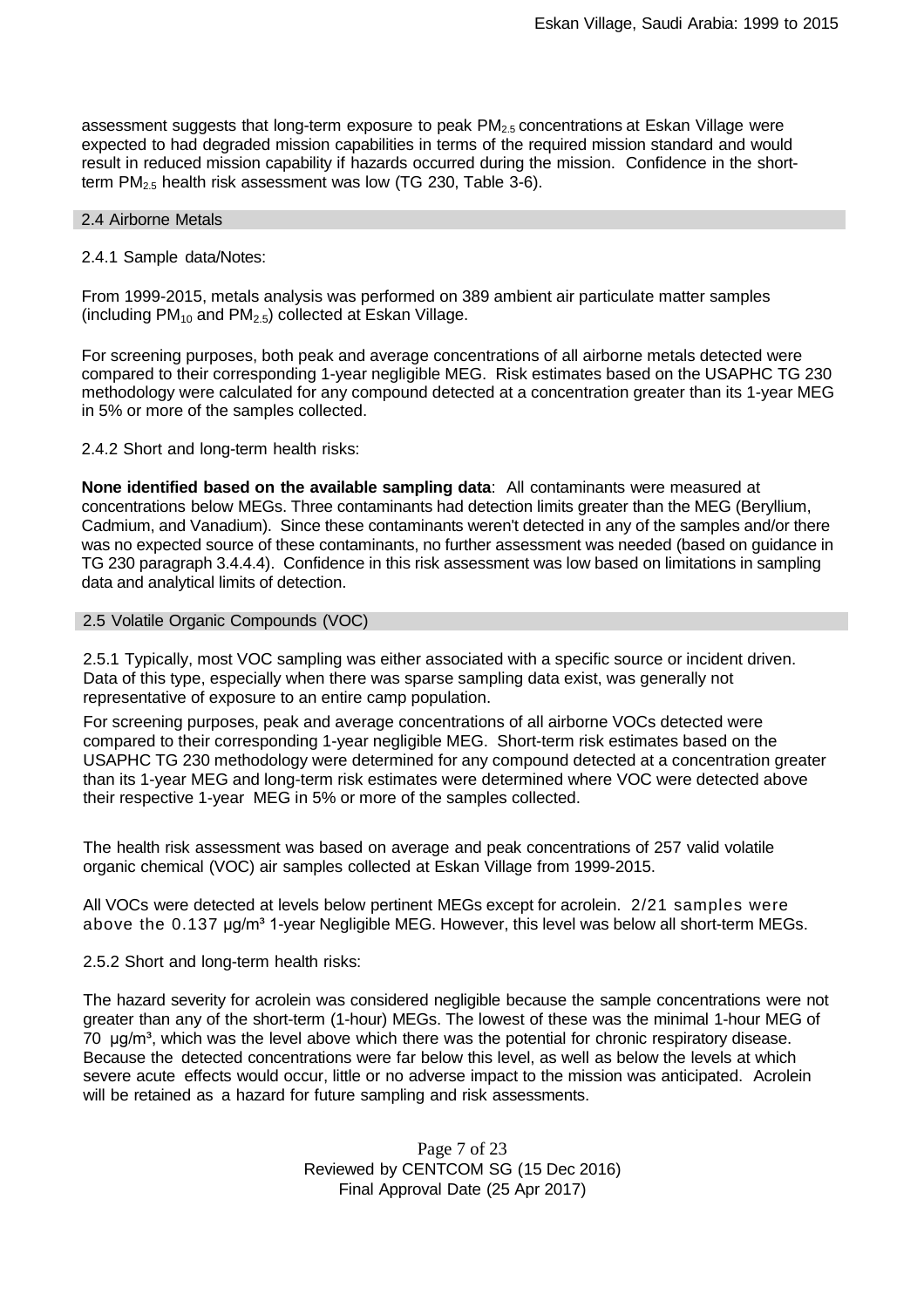**No long or short-term health risks** were identified from all other VOCs based on the available sampling data and no parameters exceeding 1-year Negligible MEGs.

## **3 Soil**

## 3.1 Site-Specific Sources Identified

The region was extremely arid with little vegetation and mostly sandy soils. The subsurface conditions were divided into three distinctive layers. The first layer consists of silty sands with some clay approximately 7.5 feet in depth. The second layer was highly weathered limestone 11.5 feet thick and the third layer was a highly weathered limestone with cracks and voids (over 10% water loss) approximately 13 feet thick.

3.2 Sample data/Notes:

A total of 25 soil samples were collected from Eskan Village from 1999-2015 to assess OEH health risk to deployed personnel. The primary soil contamination exposure pathways were dermal contact and dust inhalation. Typical parameters analyzed for included SVOCs, radionuclides, heavy metals, PCBs, pesticides, herbicides. If the contaminant was known or suspected, other parameters may have been analyzed for (i.e. total petroleum hydrocarbons (TPH) and polycyclic aromatic hydrocarbons (PAH) near fuel spills).

3.3 Short-term health risk:

**Not an identified source of health risk**. No short term (acute) health risks identified**.**

3.4 Long-term health risk:

**None identified based on available sample data.** All contaminants were measured at concentrations below MEGs.

## **4 Water**

In order to assess the health risk to U.S. personnel from exposure to water in theater, the USAPHC identified the most probable exposure pathways. These were based on the administrative information provided on the field data sheets submitted with the samples taken over the time period being evaluated.

Bottled water was the primary source of drinking water for all deployed personnel in Saudi Arabia.

Eskan Village draws its hard-piped water (used for personal hygiene and cooking) from Riyadh Water Authority (RWA). RWA water comes from a variety of sources; ground water, ground water under the influence of surface water and desalinated water.

#### 4.1Drinking Water: Bottled

## 4.1.1Site-Specific Sources Identified

All bottled water was from U.S. Army Public Health Command-approved sources (Nova, Nestle, and Al Manhal). Each shipment of bottled water was tested upon receipt. The monitoring includes total coliform presence/absence and E. coli. In addition, broad spectrum analysis has been performed on bottled water.

> Page 8 of 23 Reviewed by CENTCOM SG (15 Dec 2016) Final Approval Date (25 Apr 2017)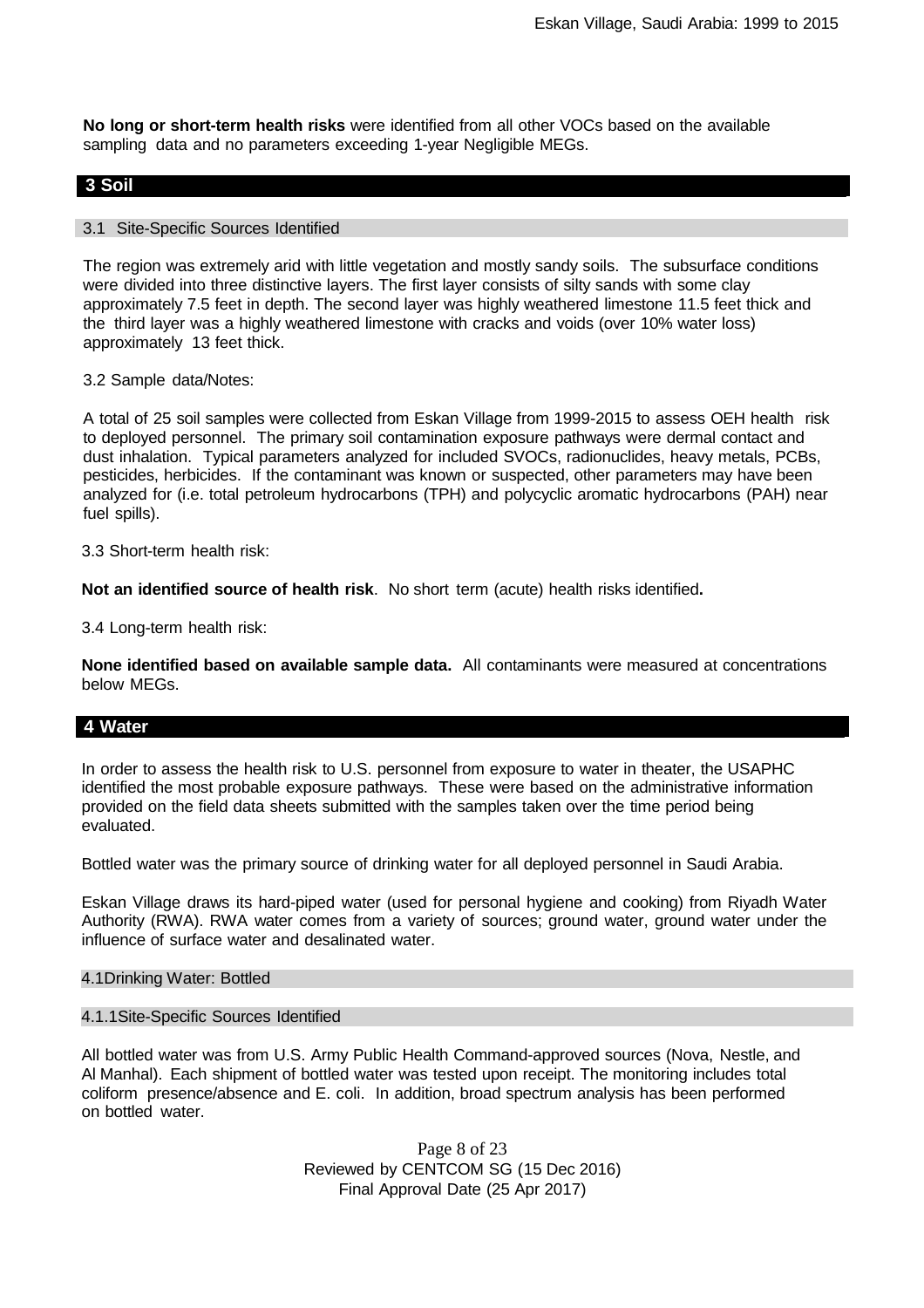## 4.1.2 Sample data/Notes:

Three broad spectrum analysis samples were collected in 2004. All analytes were detected at levels below the short or long term exposure levels. Additionally, all routine monitoring results were within acceptable limits.

4.1.3 Short-term and long-term health risks:

## **None identified based on available sample data.**

## 4.2 Non-Drinking Water: Treated/Disinfected

## 4.2.1 Site-Specific Sources Identified

Monitoring included total coliform presence/absence and *E. coli*, pH, chlorine residual, and monthly M272. Additionally, annual comprehensive screening analysis was taken and submitted to USAPHC IAW *TB Med 577*. All Results were loaded in DOEHRS DoD Surveillance program office. While the water provided in the distribution systems met *TB Med 577* for water potability, the systems were classified as non-potable due to lack of backflow prevention devices and the risk of infiltration to the aging system. The system was used for brushing teeth, washing clothes, washing dishes, and taking showers.

Although the primary route of exposure for most microorganisms was ingestion of the contaminated water, dermal exposure to some microorganisms, chemicals, and biological contaminants may had also caused adverse health effects. Complete exposure pathways would had included drinking, brushing teeth, personal hygiene, cooking, providing medical and dental care using a contaminated water supply or during dermal contact at vehicle or aircraft wash racks.

4.2.2 Sample data/Notes:

From 1999-2015, 21 broad spectrum analysis samples were collected and evaluated for this health risk assessment.

Broad spectrum analytes were not detected at levels above the short or long term MEGs.

Records indicate that the routinely monitored parameters (pH, chlorine, bacteriological) were typically within acceptable limits. Deviations from acceptable limits were investigated and corrected as they occur.

4.2.3 Short and long-term health risks:

#### **None identified based on available sample data**

## **5 Military Unique**

5.1 Chemical Biological, Radiological Nuclear (CBRN) Weapons

There were no specific hazard sources or exposure incidents documented in the Defense Occupational and Environmental Health Readiness System (DOEHRS) or the Military Exposure Surveillance Library (MESL) during the period from 1999-2015.

## 5.2 Depleted Uranium (DU)

There were no specific hazard sources or exposure incidents documented in the Defense Occupational and Environmental Health Readiness System (DOEHRS) or the Military Exposure Surveillance Library (MESL) during the period from 1999-2015.

> Page 9 of 23 Reviewed by CENTCOM SG (15 Dec 2016) Final Approval Date (25 Apr 2017)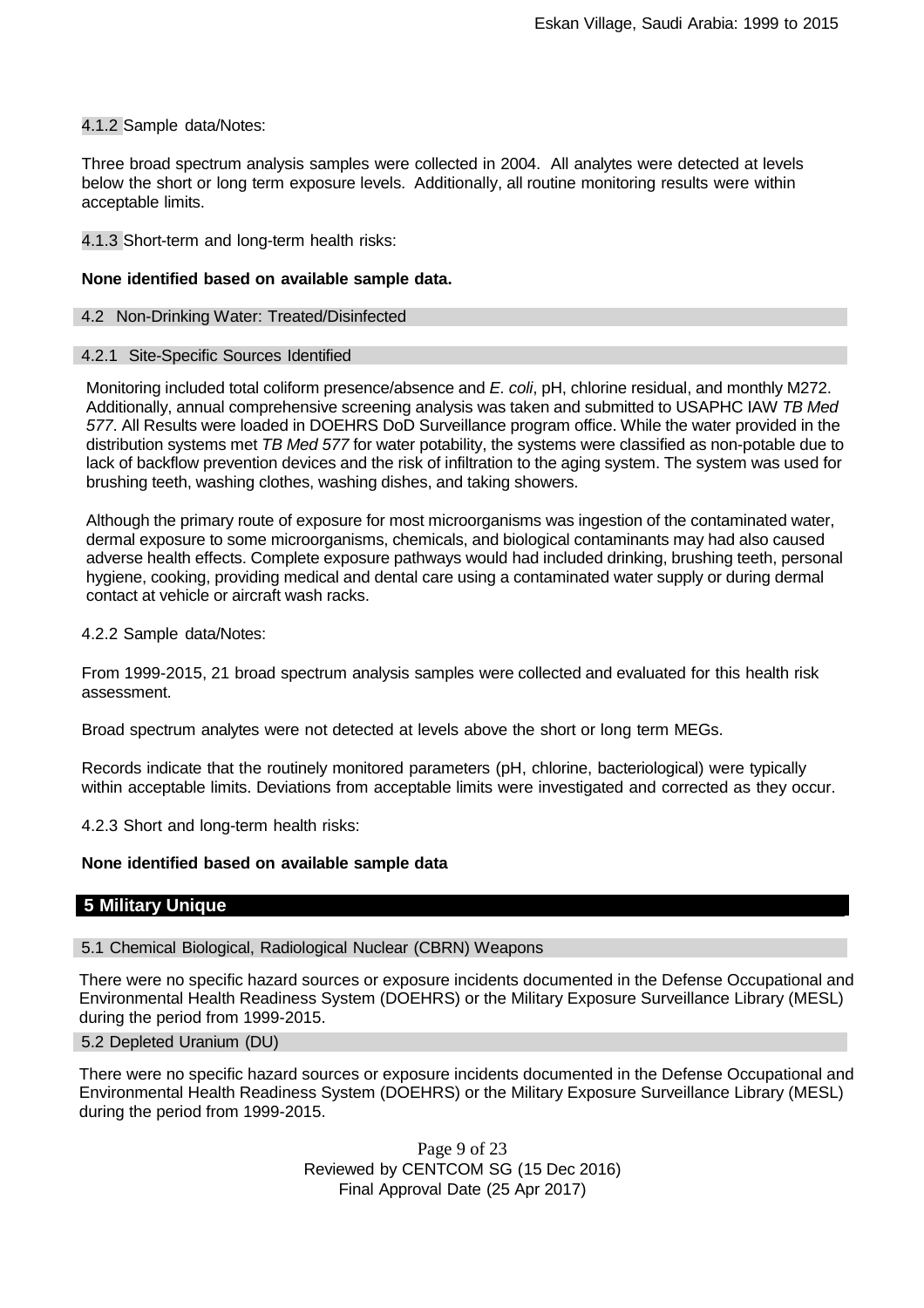#### 5.3 Ionizing Radiation

5.3.1 Security Forces personnel used an x-ray backscatter device (Rapiscan), located in the ESFS Visitor Control Center, for vehicles entering the gate. Radiation protection survey performed verified that shielding and precautions taken were adequate for operations and showed compliance with occupational and general public radiation safety standards.

5.3.2 Short-term and long-term health risks:

**Low**: Procedures were in place to maintain exposures as low as reasonable achievable. Confidence in this risk was high.

#### 5.4 Non-Ionizing Radiation

5.4.1 Radar and communication antennas, which emit radio frequency radiation, were scattered throughout the base. Exposure potential was low due to elevated antennas, restricted areas, warning signs, and safe standard operating procedures.

5.4.2 Short and long-term health risks:

**Low**: Procedures were in place to maintain exposures below the permissible exposure limits. Confidence in this risk assessment was medium.

## **6 Endemic Disease1**

All information was taken directly from the National Center for Medical Intelligence (NCMI) (https[://www.intelink.gov/ncmi\),](http://www.intelink.gov/ncmi)) Infectious Disease Risk Assessment for Saudi Arabia 29 March 2011. This document lists the endemic disease reported in the region, its specific risks and severity and general health information about the disease. The general information on meningococcal meningitis regarding how it was transmitted from person to person came from the World Health Organization's Fact Sheet No. 141 on Meningococcal Meningitis. USCENTCOM MOD 12 (Reference 11 of this document) lists deployment requirements, to include immunization and chemoprophylaxis, in effect during the time frame covered by this POEMS.

6.1 Foodborne and Waterborne Diseases

Food borne and waterborne diseases in the area were potentially transmitted through the consumption of local food and water. Sanitation was poor throughout the country, including major urban areas. Local food and water sources were heavily contaminated with pathogenic bacteria, parasites, and viruses to which most U.S. Service members had little or no natural immunity. Effective host nation disease surveillance did not exist within the country. Only a small fraction of diseases were identified or reported in host nation personnel. Diarrheal diseases could be expected to temporarily incapacitate a very high percentage of U.S. personnel within days if local food or water was consumed. Hepatitis A and typhoid fever could cause prolonged illness in a smaller percentage of unvaccinated personnel. Vaccination was required for DOD personnel and contractors. In addition, although not specifically assessed in this document, viral gastroenteritis (e.g., norovirus) and food poisoning (e.g., Bacillus cereus, Clostridium perfringens, and Staphylococcus) may cause significant outbreaks. Key disease risks (Moderate risk and above) were summarized below:

**1** NOTE: "Risk" level refers to both severity of disease (without controls, for example vaccinations) and probability of disease based on local rates/endemic status. Diseases described were those presenting greater risk when compared with U.S. conditions. Most identified disease risks could and were being mitigated with military preventive medicine measures/policies.

6.1.1 Diarrheal Diseases (Bacteriological)

Page 10 of 23 Reviewed by CENTCOM SG (15 Dec 2016) Final Approval Date (25 Apr 2017)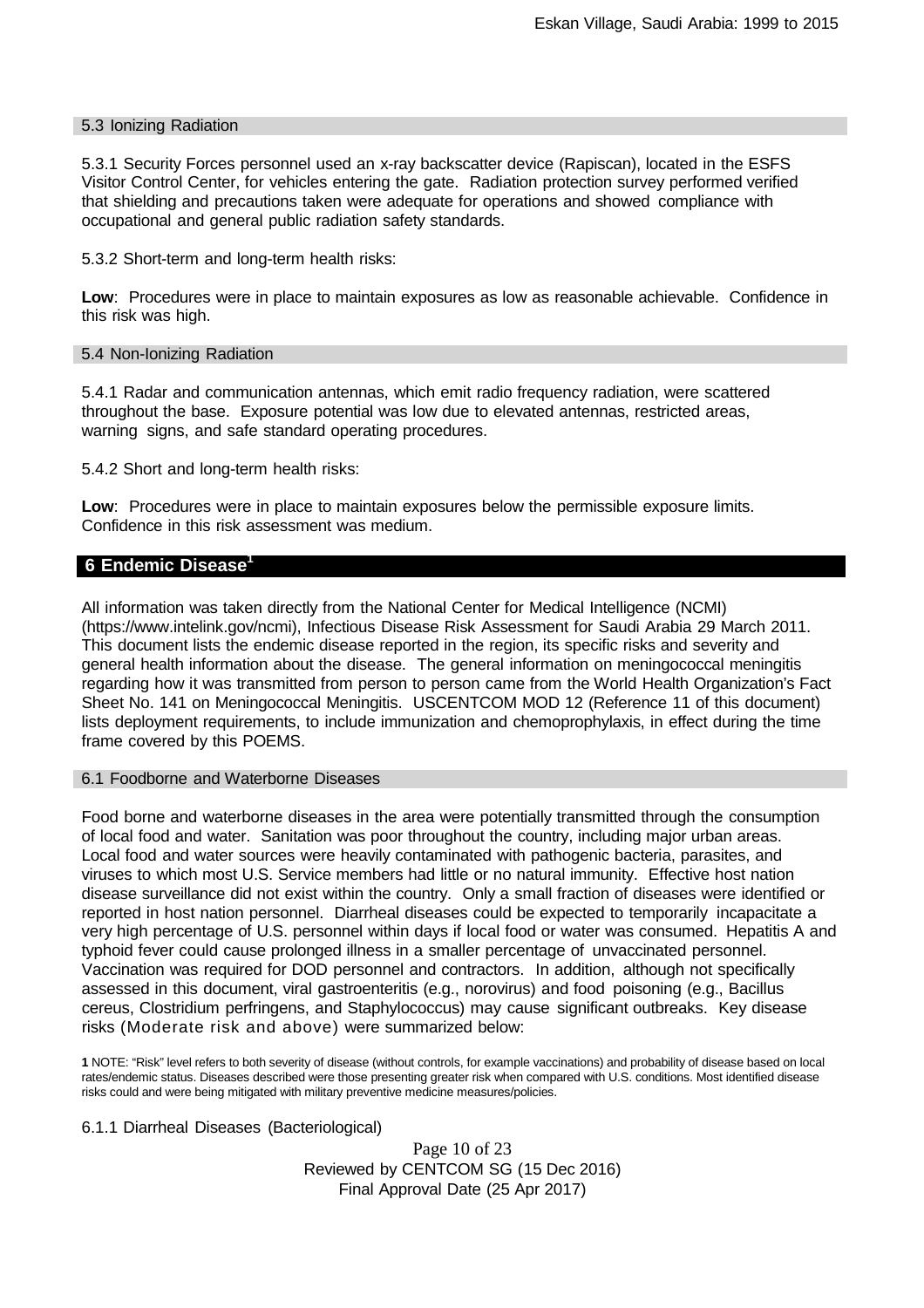**Unmitigated High - Mitigated Low:** Mitigation was in place, U.S. Forces were provided food and water from approved sources. Diarrheal diseases could be expected to temporarily incapacitate a very high percentage of personnel (potentially over 50 percent per month) within days if local food, water, or ice was consumed from unapproved sources. Field conditions (including lack of hand washing and primitive sanitation) may facilitate person-to-person spread and epidemics. Typically mild disease treated in outpatient setting; recovery and return to duty in less than 72 hours with appropriate therapy. A small proportion of infections may require greater than 72 hours limited duty, or hospitalization.

## 6.1.2 Hepatitis A

**Unmitigated Moderate - Mitigated Low:** Unmitigated health risk to U.S. personnel was moderate year round. Hepatitis A is usually spread by eating food or drinking water contaminated with infected feces. Mitigation was in place, U.S. Personnel did not drink untreated water and vaccination with Hepatitis A vaccine was required for deployment into the CENTCOM AOR. Water consumed by U.S./DOD personnel was treated on military camps. Typical case involves 1 to 3 weeks of debilitating symptoms, sometimes initially requiring inpatient care; recovery and return to duty may require a month or more.

## 6.1.3 Typhoid / Paratyphoid Fever

**Unmitigated Moderate – Mitigated Low:** Unmitigated health risk to U.S. personnel was moderate year round. Mitigation measures include mandatory Typhoid vaccination for U.S. deployers to the CENTCOM AOR. Risk was typically highest following spring floods. Typhoid and paratyphoid were potentially acquired through the consumption of fecally contaminated food or water. Asymptomatic carriers were common with typhoid and contribute to sustained transmission. A small number of cases (less than 1% per month attack rate) could had occurred among unvaccinated personnel who consumed local food, water, or ice. Common source outbreaks may had occurred. Mitigation was in place, U.S. personnel did not drink untreated water. With appropriate treatment, typhoid and paratyphoid fever were debilitating febrile illnesses typically requiring 1 to 7 days of supportive care, followed by return to duty.

#### 6.1.4 Diarrhea – Protozoal

**Unmitigated Moderate – Mitigated Low:** Mitigation was in place, U.S. personnel did not drink untreated water. Risk was typically highest following spring floods. In general, Cryptosporidium spp., Entamoeba histolytica, and Giardia lamblia were the most common protozoal causes of diarrhea wherever sanitary conditions were significantly below U.S. standards. A small number of cases (less than 1% per month attack rate) could had occurred among personnel consuming local food, water, or ice. Outbreaks affecting a higher percentage of personnel were possible with Cryptosporidium.

Symptomatic cases varied in severity; typically mild disease demonstrating recovery and return to duty in less than 72 hours with appropriate therapy; severe cases may require 1 to 7 days of supportive care, followed by return to duty.

### 6.1.5 Brucellosis

**Unmitigated Moderate – Mitigated Low:** Mitigation was in place, U.S. Forces were provided food and water from approved sources. Rare cases (less than 0.1% per month attack rate) could occur among personnel consuming local dairy products or having direct occupational-type contact with livestock. (U) With appropriate treatment, brucellosis is a febrile illness of variable severity, potentially requiring inpatient care; convalescence is usually over 7 days even with appropriate treatment. The risk from direct animal contact is likely to be highest in rural areas where livestock are present. However, the risk from contaminated dairy products can occur countrywide, including urban areas. Brucellosis is hyperendemic in the rural central region around Riyadh.

> Page 11 of 23 Reviewed by CENTCOM SG (15 Dec 2016) Final Approval Date (25 Apr 2017)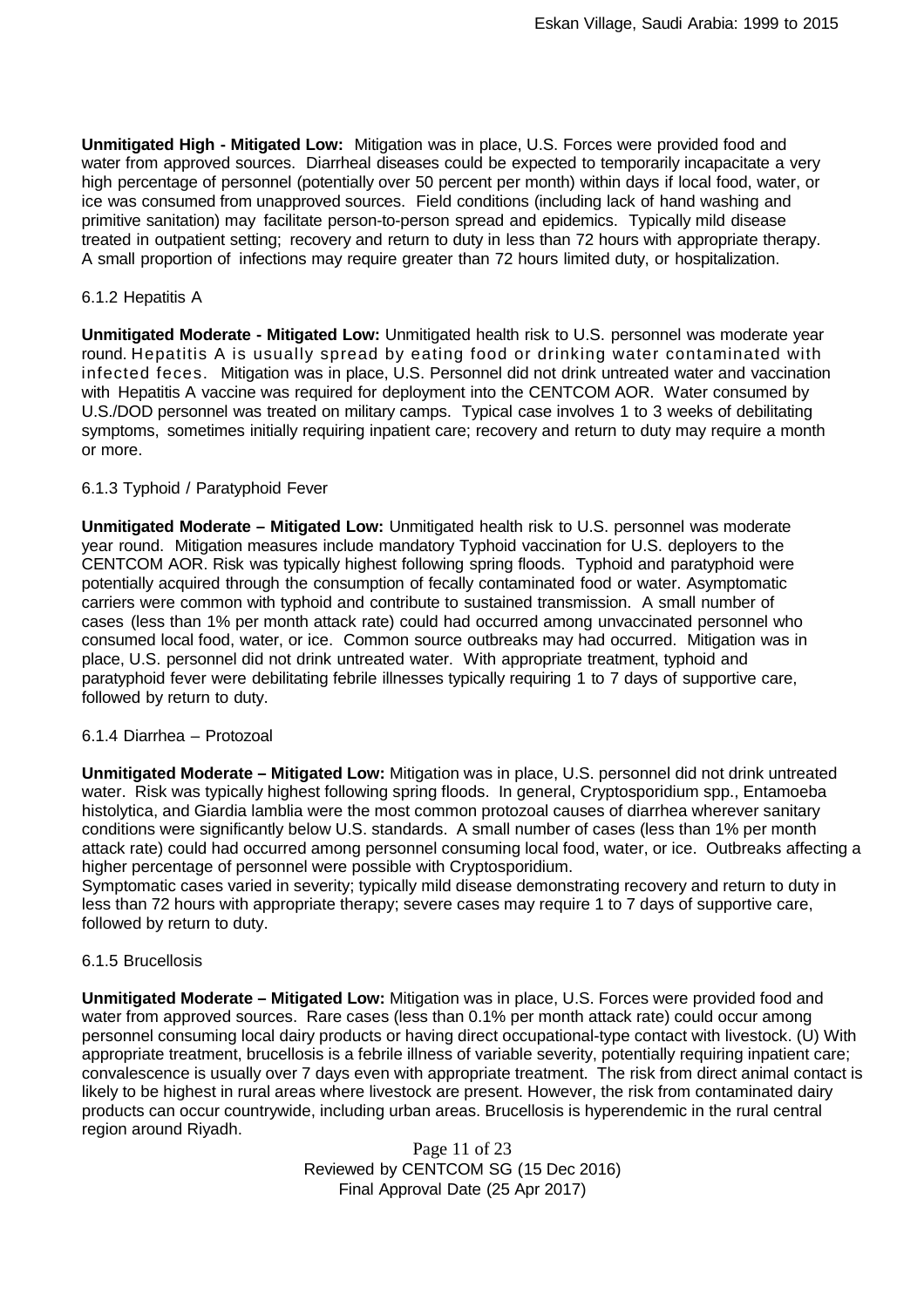6.1.6 Short-term Health Risks:

**Unmitigated Moderate to High – Mitigated Low**: The overall short-term unmitigated risk associated with food borne and waterborne diseases was considered High (for bacterial diarrhea) to Moderate (for hepatitis A and diarrhea-protozoal) if local food or water was consumed from unapproved sources. Preventive medicine measures such as vaccinations reduce the risk estimate to none (for Hepatitis A). Additionally, U.S. Forces were provided food and water from approved sources. Confidence in the health risk estimate was Medium

6.1.7 Long-term Health Risks:

## **None identified based on available data.**

#### 6.2 Arthropod Vector-Borne Diseases

During warmer months (approximately April to November), ecological conditions in rural and periurban areas support arthropod vectors, including ticks with variable rates of disease transmission. Because Saudi Arabia lacks adequate diagnostic capability, vector-borne diseases frequently were underreported, and there was a reliance on clinical (symptom-based, vs. laboratory confirmationbased) diagnosis.

Vector-borne diseases were transmitted at low or unknown levels and may have constituted a significant health risk in the absence of mitigation measures. See Section 10.4 for more information about pesticides and pest control measures.

## 6.2.1 Crimean-Congo hemorrhagic fever

**Unmitigated Moderate – Mitigated Low:** Potential unmitigated health risk to U.S. personnel was Moderate year round with peak transmission from March through November, but reduced to low with mitigation measures. For U.S. personnel, risk mitigation included proper wear of treated uniforms and application of repellent to exposed skin. Risk from tick-borne transmission was limited primarily to warmer months. Risk of transmission from animal contact was present year-round. Most primary Crimean-Congo hemorrhagic fever (CCHF) infections occur as sporadic cases or clusters of cases, and were associated with tick bites or occupational contact with blood or secretions from infected animals.

Outbreaks of CCHF occur infrequently, but may be associated with changes in agricultural land use that increase tick contact or incursions of susceptible populations into areas where the disease was endemic. Rare cases (less than 0.1% per month attack rate) could have occurred among personnel exposed to tick bites. Direct contact with blood and body fluids of an infected animal or person may also have transmitted infection. It was a very severe illness typically requiring intensive care with fatality rates from five to fifty percent.

### 6.2.2 Leishmaniasis – Cutaneous/Visceral

**Unmitigated Moderate – Mitigated Low:** Potential health risk to U.S. personnel was moderate year round. For U.S. personnel, risk mitigation included proper wear of treated uniforms, application of repellent to exposed skin, and minimizing outdoor activities (when possible) between dusk and dawn. Leishmaniasis was transmitted by sandflies. Transmission generally was limited to the warmer months. A small number of cases (less than 1% per month attack rate) could occur among personnel exposed to sandfly bites in areas with infected people, rodents, dogs, or other reservoir animals. Asymptomatic chronic infections may had occurred, which may become symptomatic years later. Cutaneous infection was unlikely to be debilitating, though lesions could be disfiguring. Definitive treatment previously required non-urgent evacuation to the continental United States; currently, not all cases require evacuation.

> Page 12 of 23 Reviewed by CENTCOM SG (15 Dec 2016) Final Approval Date (25 Apr 2017)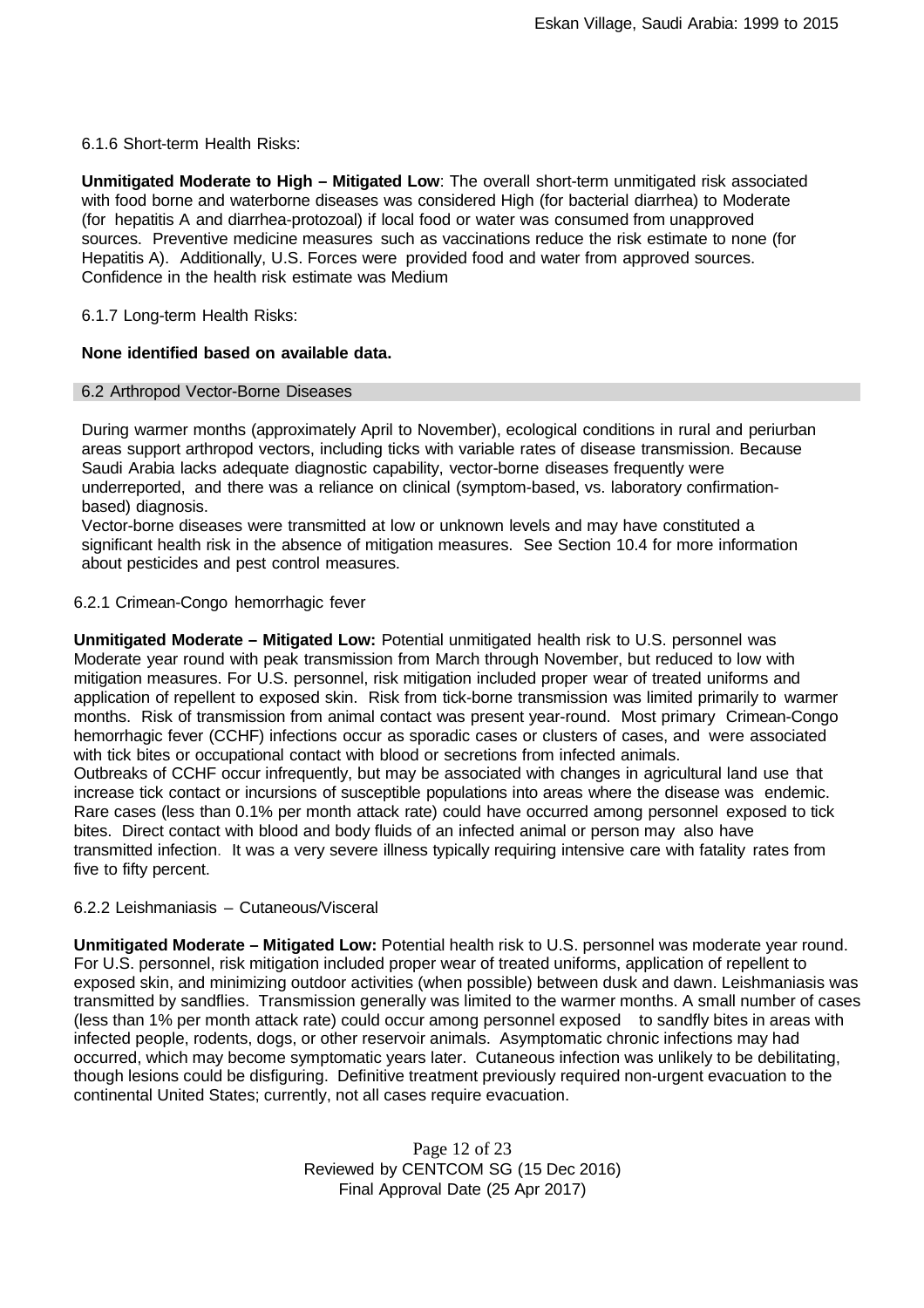## 6.2.3 Dengue Fever

**Unmitigated Moderate – Mitigated Low:** Sporadic cases could occur most of the time. However, conditions may support unpredictable increases in transmission, during which limited outbreaks affecting up to 1% per month could occur among personnel exposed to mosquito bites, primarily during the day. More than 90 percent of reported cases occur in Jiddah and Mekka, with a small number reported in Jizan and Medina. The remainder of the country is risk-free. Dengue fever is a debilitating febrile illness typically requiring 1 to 7 days of inpatient care, followed by return to duty. Some cases may require a longer recovery period. Because most U.S. personnel have not had extensive previous exposure to dengue, the force-wide risk for dengue hemorrhagic fever and dengue shock syndrome (DHF/DSS) from sequential infections with multiple serotypes has been low. DHF and DSS are more severe, requiring longer hospitalization and convalescence, with potential fatalities. Surveillance and control measures are expected to contain transmission under most circumstances.

## 6.2.4 Alkhumra virus (also called Alkhurma)

**Unmitigated Moderate – Mitigated Low:** Rare cases (less than 0.1% per month attack rate) could occur in personnel exposed to tick bites, blood or body fluids of a potentially infected animal (sheep, potentially camels), or unpasteurized milk of an infected animal. Mosquito exposure may also be a risk. (U) Debilitating febrile illness sometimes requiring intensive care; approximately 25 percent of cases demonstrate hemorrhagic symptoms and 23 percent have central nervous system manifestations including encephalitis. The most recent data indicate a fatality rate of 1 percent to 2 percent. Evidence of Alkhurma hemorrhagic fever virus infection was found in Ornithodoros savignyi (soft ticks) and Hyalomma dromedarii (hard ticks) collected in Najran Province, southern Saudi Arabia, in 2009.

## 6.2.5 Sandfly Fever

**Low:** Potential health risk to U.S. personnel was Low and transmission generally was limited to the warmer months. The disease was transmitted by sandflies, which typically bite at night and breed in dark places rich in organic matter, particularly in rodent or other animal burrows. Other suitable habitats include leaf litter, rubble, loose earth, caves, and rock holes. Sandflies may be common in peridomestic settings. Abandoned dwellings, sometimes used by troops as temporary quarters, also could harbor significant numbers of sandflies. Stables and poultry pens in peridomestic areas also may harbor sandflies. Although data were insufficient to assess potential disease rates, 1 to 10 percent of personnel could had been affected per month under worst case conditions. In small groups, exposed to heavily infected sandfly populations in focal areas, attack rates could had been very high (over 50 percent). Incidents could result in debilitating febrile illness typically requiring 1 to 7 days of supportive care followed by return to duty.

## 6.2.6 Plague

**Low:** Potential health risk to U.S. personnel was Low year round. Bubonic plague typically occurs as sporadic cases among people who come in contact with wild rodents and their fleas during work, hunting, or camping activities. Outbreaks of human plague were rare and typically occur in crowded urban settings associated with large increases in infected commensal rats (Rattus rattus) and their flea populations. Some untreated cases of bubonic plague may develop into secondary pneumonic plague. Respiratory transmission of pneumonic plague was rare but has the potential to cause significant outbreaks. Close contact was usually required for transmission. In situations where respiratory transmission of plague was suspected, weaponized agent must be considered. Extremely rare cases (less than 0.01% per month attack rate) could occur. Incidence could result in potentially severe illness which may require more than 7 days of hospitalization and convalescence.

## 6.2.7 Flea-borne Typhus

Page 13 of 23 Reviewed by CENTCOM SG (15 Dec 2016) Final Approval Date (25 Apr 2017)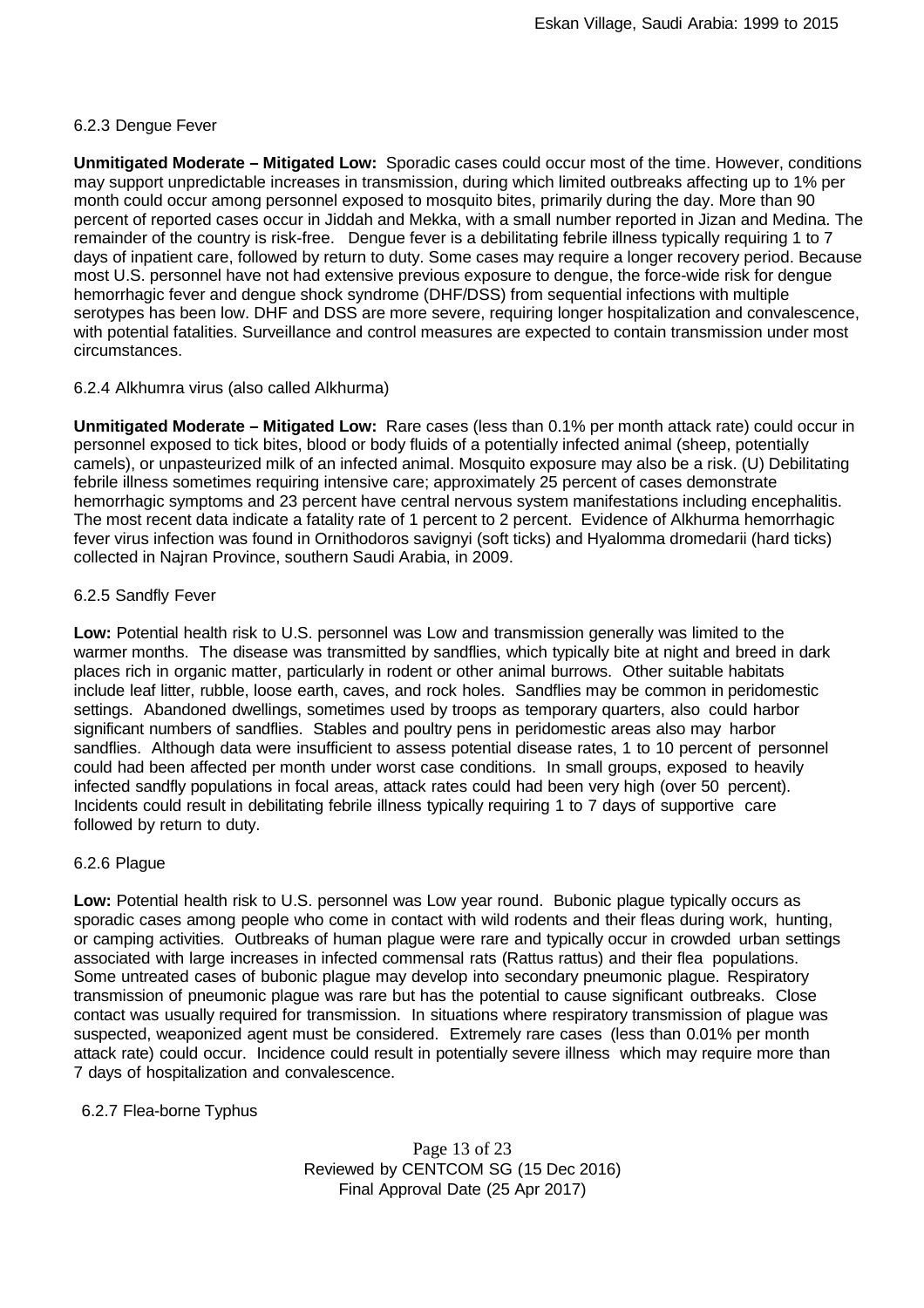**Low:** Potential health risk to U.S. personnel was Low. The disease was transmitted by fleas, usually on rats. While rat fleas were the most common vectors, cat fleas and mouse fleas were less common modes of transmission. These fleas were not affected by the infection. Human infection occurs because of flea-fecal contamination of the bites on human skin.

## 6.2.8 West Nile Fever

**Low:** Potential health risk to U.S. personnel was Low with transmission generally limited to the warmer months. West Nile fever was present and was maintained by bird populations and multiple species of Culex mosquitoes that help to transfer the diseases from birds to humans. The majority of infections in young, healthy adults were asymptomatic although it could result in fever, headache, tiredness, and body aches, occasionally with a skin rash (on the trunk of the body) and swollen lymph glands.

## 6.2.9 Tick-borne rickettsioses (Spotted fever group)

**Low:** Potential health risk to U.S. personnel was Low with rare cases present. The disease was transmitted to humans through bites of certain species of ticks.

## 6.2.10 Malaria

**Low:** Rare cases (less than 0.1% per month attack rate) could occur among personnel exposed to mosquito bites, primarily at night. Predominantly P. falciparum; remainder is P. vivax. Year-round (peak transmission period Mar through Sep). Risk is typically elevated during and immediately following the rainier months. Outbreaks can follow any prolonged rainy period. Risk varies by location. Most of the country is malaria free including the cities of Jeddah, Medina, Mecca, and Taif. Local transmission occurs in the western emirates of Al Bahah, Asir, and Jazan bordering Yemen. Debilitating febrile illness typically requiring 1 to 7 days of inpatient care, followed by return to duty. Severe P. falciparum cases may require intensive care or prolonged convalescence, and fatalities can occur.

## 6.2.11 Rift Valley Fever

Low: Sporadic cases could occur most of the time. However, conditions may support unpredictable increases in transmission, during which limited outbreaks affecting up to 1% per month could occur among personnel exposed to mosquito bites or blood of potentially infected livestock. Risk varies by location, however RVF primarily occurs in the southwestern corner of Saudi Arabia bordering Yemen. Year-round (peak transmission period Mar through Sep). Risk is typically elevated during and just after the rainy season. Debilitating febrile illness typically requiring 1-7 days of supportive care, followed by return to duty. Retinopathy sometimes leading to blindness may occur in up to 10 percent of patients. Severe complications including hepatitis with hemorrhage, and encephalitis may occur, leading to fatalities. Saudi Arabia has excellent surveillance and control measures for RVF, including widespread vaccination as needed. The potential for a significant outbreak affecting humans is low.

## 6.2.12 Sindbis (and Sindbis-like virus)

**Low:** Potential health risk to U.S. personnel was Low with rare cases present. The virus was transmitted by mosquitoes and was maintained in nature by transmission between vertebrate (bird) hosts and invertebrate (mosquito) vectors. Humans were infected with Sindbis virus when bitten by an infected mosquito.

## 6.2.13 Short and long-term health risks:

**Moderate:** The unmitigated health risk estimate was moderate. Health risk was reduced to low by proper wear of the uniform, application of repellent to exposed skin, and appropriate chemoprophylaxis. Confidence in health risk estimate was medium.

> Page 14 of 23 Reviewed by CENTCOM SG (15 Dec 2016) Final Approval Date (25 Apr 2017)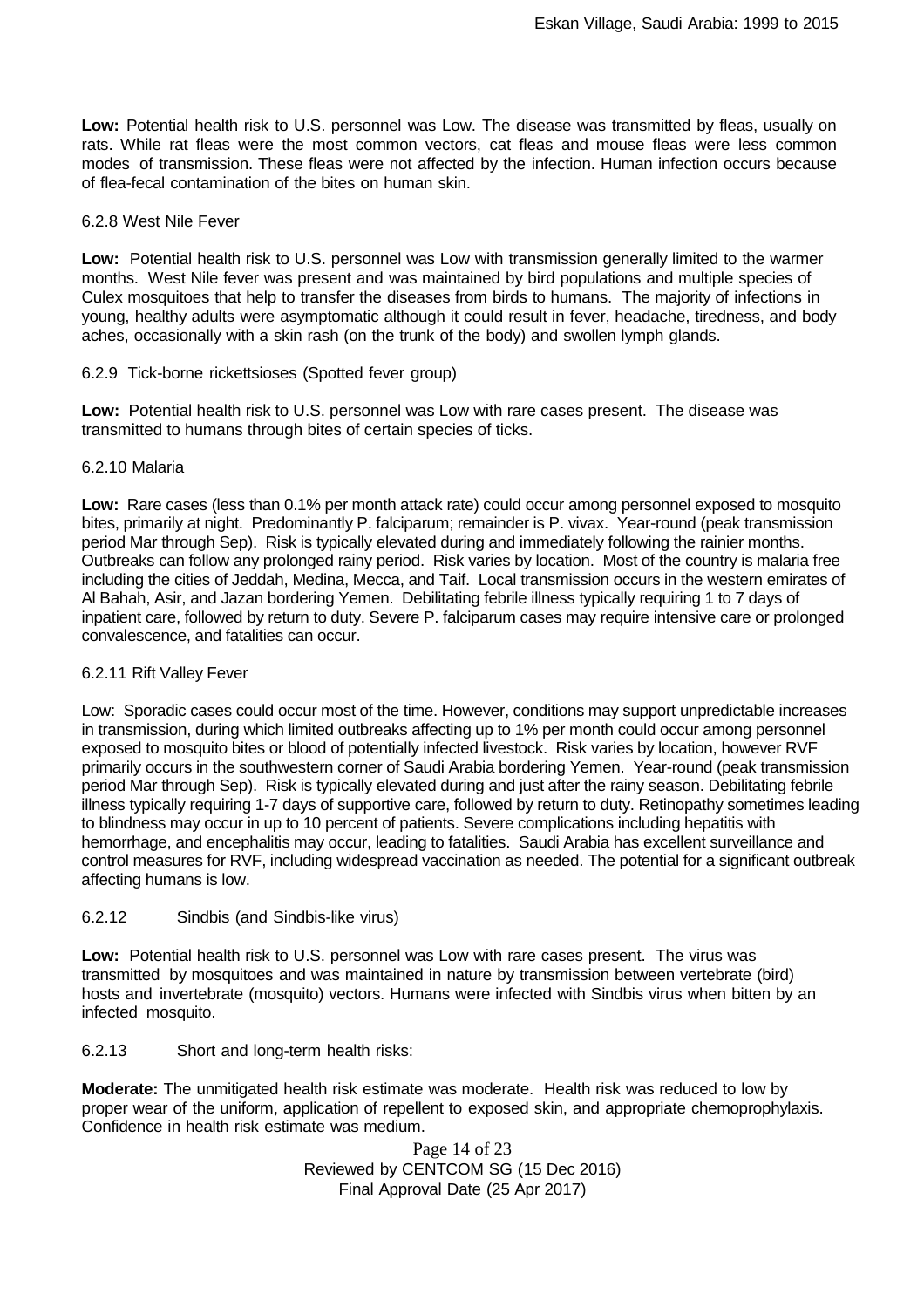## 6.2.14 Long-term health risks:

## **None identified based on available data.**

#### 6.3 Water Contact Diseases

Operations or activities that involved extensive water contact may result in personnel being temporarily debilitated with leptospirosis in some locations. Leptospirosis health risk typically increases during flooding. In addition, although not specifically assessed in this document, bodies of surface water were likely to be contaminated with human and animal waste. Activities such as wading or swimming may had resulted in exposures to enteric diseases such as diarrhea and hepatitis via incidental ingestion of water. Prolonged water contact may also lead to the development of a variety of potentially debilitating skin conditions such as bacterial or fungal dermatitis.

#### 6.3.1 Leptospirosis

**Unmitigated – Moderate / Mitigated - Low:** Leptospirosis unmitigated risk was moderate year-round with peak season April through October. The disease was present in Saudi Arabia, but at unknown levels. Data were insufficient to assess potential disease rates, up to 1-10 percent of personnel wading or swimming in bodies of water such as lakes, streams, or irrigated fields could be affected per month. Human infection occurs through exposure to water or soil contaminated by infected animals and has been associated with wading, and swimming in contaminated, untreated open water. Leptospirosis could enter the body through cut or abraded skin, mucous membranes, and conjunctivae. Ingestion of contaminated water could also lead to infection. The acute generalized illness associated with infection could mimic other tropical diseases (for example, dengue fever, malaria, and typhus), and common symptoms include fever, chills, myalgia, nausea, diarrhea, cough, and conjunctival suffusion.

Manifestations of severe disease could include jaundice, renal failure, hemorrhage, pneumonitis, and hemodynamic collapse. Recreational activities involving extensive water contact may result in personnel being temporarily debilitated with leptospirosis. Mitigation strategies included avoiding water contact and recreational water activities, proper wear of uniform (especially footwear), and protective coverings for cuts/abraded skin.

#### 6.3.2 Schistosomiasis

**Unmitigated – Moderate / Mitigated - Low:** Schistosomiasis unmitigated risk was moderate with peak season April through November. Humans release schistosome eggs through urine and feces, which may be contaminating surface water. When water temperatures in lakes, streams, and rivers were at or above 68 $\mathrm{^{\circ}F}$ , the eggs hatch and release the larvae into the water. If the right type of freshwater snail was present, the larvae penetrate the snail, develop, and emerge as free-swimming cercariae that could infect humans by penetrating the skin of people while wading or swimming. Mitigation strategies were the same as listed above.

#### 6.3.3 Short-term health risks:

**Unmitigated – Moderate / Mitigated - Moderate:** Health risk of leptospirosis and schistosomiasis was moderate without mitigation strategies in place. Confidence in the health risk estimate was medium

6.3.4 Long-term health risks:

## **None identified based on available data.**

Page 15 of 23 Reviewed by CENTCOM SG (15 Dec 2016) Final Approval Date (25 Apr 2017)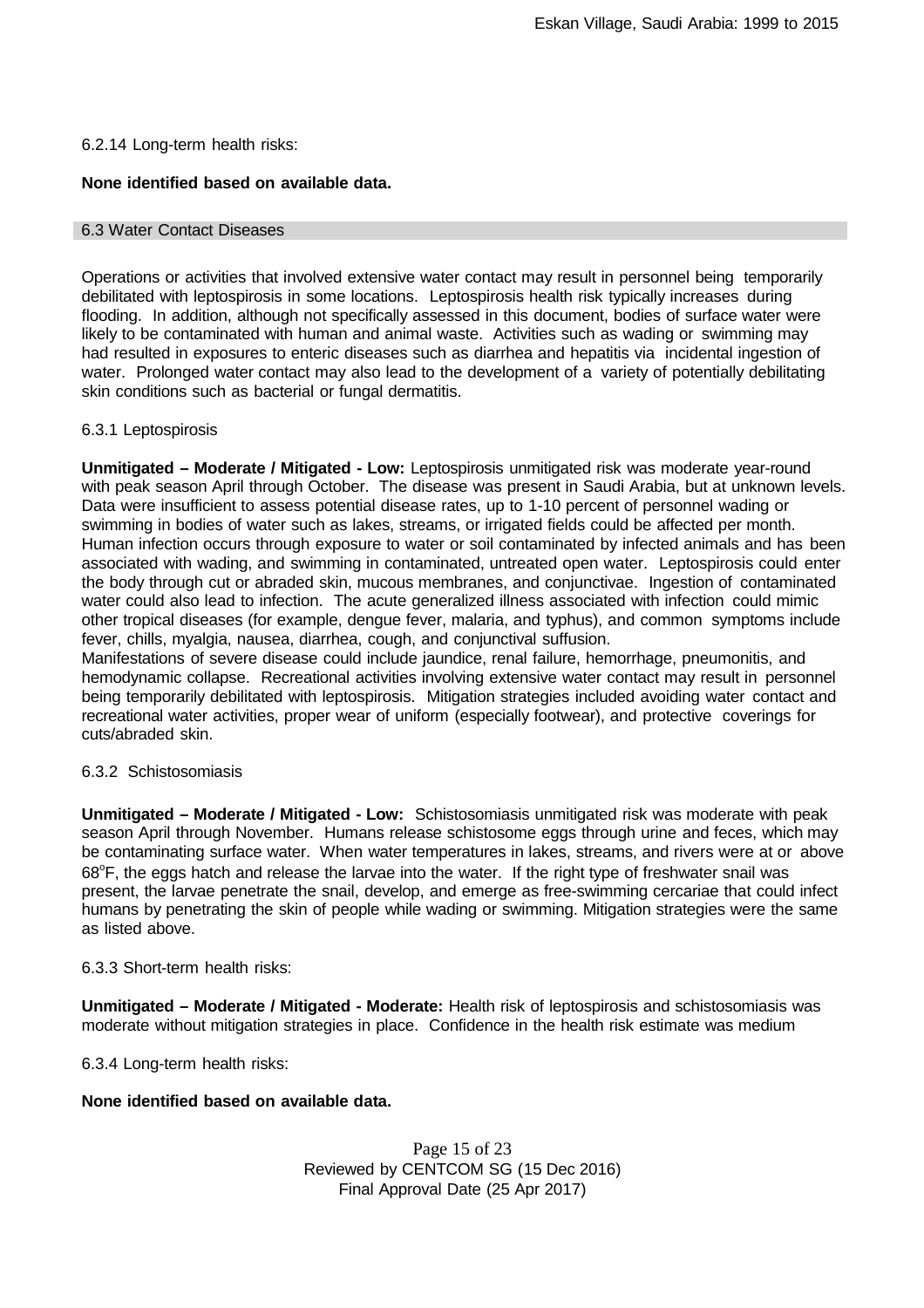#### 6.4 Respiratory Diseases

Although not specifically assessed in this document, deployed U.S. forces may be exposed to a wide variety of common respiratory infections in the local population. These included influenza, pertussis, viral upper respiratory infections, viral and bacterial pneumonia, and others. U.S. military populations living in close-quarter conditions were at risk for substantial person-to-person spread of respiratory pathogens. Influenza was of particular concern because of its ability to debilitate large numbers of unvaccinated personnel for several days.

## 6.4.1 Tuberculosis (TB)

**Low:** Potential unmitigated health risk to U.S. personnel was Low year round. Transmission typically requires close and prolonged contact with an active case of pulmonary or laryngeal tuberculosis (TB), although it also could occur with more incidental contact. The likelihood of exposure to an active case varies with the overall incidence and the degree of contact with the local population, particularly those living in conditions of crowding and poverty. Tuberculin skin test (TST) conversion rates may had been elevated over baseline for personnel with prolonged close exposure to local populations. A TST screening to detect latent infection may be warranted in personnel with a history of prolonged close exposure to local populations. Tuberculosis exposure and infection was evaluated as part of the Post Deployment Health Assessment (PDHA) process.

## 6.4.2 Meningococcal Meningitis

**Low:** Potential unmitigated health risk to U.S. personnel was Low year round. However, the health risk may be elevated during cooler months. Asymptomatic colonization and carriage of meningococcal bacteria was common worldwide, including within U.S. military populations; rare symptomatic cases may had occurred periodically in military populations, regardless of geographic location. Meningococcal meningitis was potentially a very severe disease typically requiring intensive care; fatalities may occur in 5-15% of cases.

6.4.3 Short-term health risks:

**Low:** Confidence in the health risk estimate was Medium.

6.4.4 Long-term health risks:

#### **None identified based on available data.**

#### 6.5 Animal-Contact Diseases

#### 6.5.1 Q-Fever

**Unmitigated – Moderate / Mitigated - Low:** Potential unmitigated health risk to U.S. personnel was Moderate year round. Rare cases were possible among personnel exposed to aerosols from infected animals, with clusters of cases possible in some situations. Significant outbreaks (affecting 1-50%) could occur in personnel with heavy exposure to barnyards or other areas where animals were kept. Unpasteurized milk may also transmit infection. The primary route of exposure was respiratory, with an infectious dose as low as a single organism. Incidence could result in debilitating febrile illness, sometimes presenting as pneumonia, typically requiring 1 to 7 days of inpatient care followed by return to duty. Mitigation strategies included consuming approved food sources, proper food preparation and cooking temperatures, avoidance of animals and farms, dust abatement when working in these areas, and proper PPE for personnel working with animals.

> Page 16 of 23 Reviewed by CENTCOM SG (15 Dec 2016) Final Approval Date (25 Apr 2017)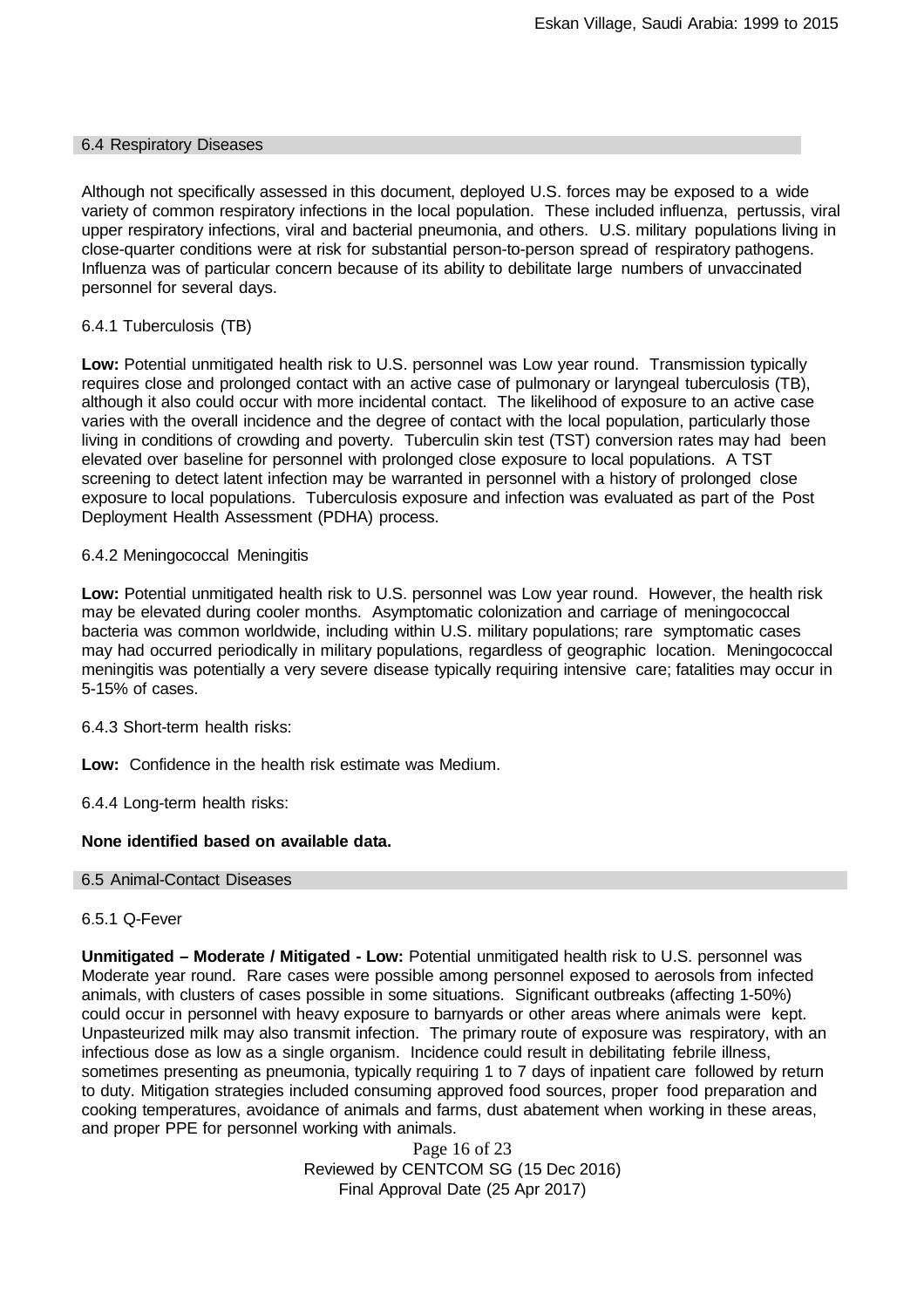## 6.5.2 Rabies

**Low:** Potential unmitigated health risk to U.S. personnel was Low year round. Rabies was transmitted by exposure to virus-laden saliva of an infected animal, typically through bites. Prevalence in feral and wildlife populations was well above U.S. levels due to the lack of organized control programs. Personnel bitten by potentially infected reservoir species may had developed rabies in the absence of appropriate prophylaxis. The circumstances of the bite should had been considered in evaluating individual health risk; in addition to dogs and cats, bats or wild carnivores should also had been regarded as rabid unless proven otherwise. General Order 1B mitigated rabies risk by prohibiting contact with or adoption or feeding of feral animals. Very severe illness with near 100% fatality rate could had occurred in the absence of post-exposure prophylaxis. Typically the time period from exposure to the onset of symptoms was 2 – 12 weeks, but could rarely take several years.

## 6.5.3 Anthrax

**Low:** Potential unmitigated health risk to U.S. personnel was Low year round. Anthrax was a naturally occurring infection of livestock and wild herbivores with a worldwide distribution. Rare cases (less than 0.1% per month attack rate) could had occurred among personnel with occupational-type exposure to livestock or wild herbivores, hides, wool products from these species, as well as handling or consumption of undercooked meat. In the absence of such exposures, the health risk was essentially zero. Inhalation cases raise the possibility of weaponized agent. Cutaneous and gastrointestinal anthrax were the most common forms of naturally occurring anthrax. The health risk of naturally acquired inhalation (pulmonary) anthrax was remote. Cutaneous anthrax typically requires 1 to 7 days of supportive care with subsequent return to duty; gastrointestinal anthrax typically requires hospitalization, and has a high fatality rate if untreated. Inhalation anthrax was very severe, often requiring intensive care; fatalities may occur even in treated cases.

## 6.5.4 H5N1 avian influenza

**Low:** Potential unmitigated health risk to U.S. personnel was Low. Although H5N1 avian influenza (AI) was easily transmitted among birds, bird-to-human transmission was extremely inefficient. Human infections had occurred on a very rare basis and had been associated with activities involving close, direct contact with infected poultry, such as plucking, slaughter, or other handling. There was no health risk from consumption of properly cooked poultry products. Human-to-human transmission appears to be exceedingly rare, even among relatively close contacts. Extremely rare cases (less than 0.01% per month attack rate) could had occurred. Incidence could have resulted in very severe illness with fatality rate higher than 50 percent in symptomatic cases.

## 6.5.5 Short-term health risks:

**Unmitigated – Varies / Mitigated - Low:** Low for rabies, H5N1 avian influenza and anthrax, Moderate for Q-fever. Confidence in the health risk estimate was Medium.

6.5.6 Long-term health risks:

**Low:** The long term risk for rabies was Low.

## 7 Venomous Animal/Insect

.

All information was taken directly from the Clinical Toxinology Resources web site (http://www.toxinology.com) from the University of Adelaide, Australia and from the Armed Forces Pest

> Page 17 of 23 Reviewed by CENTCOM SG (15 Dec 2016) Final Approval Date (25 Apr 2017)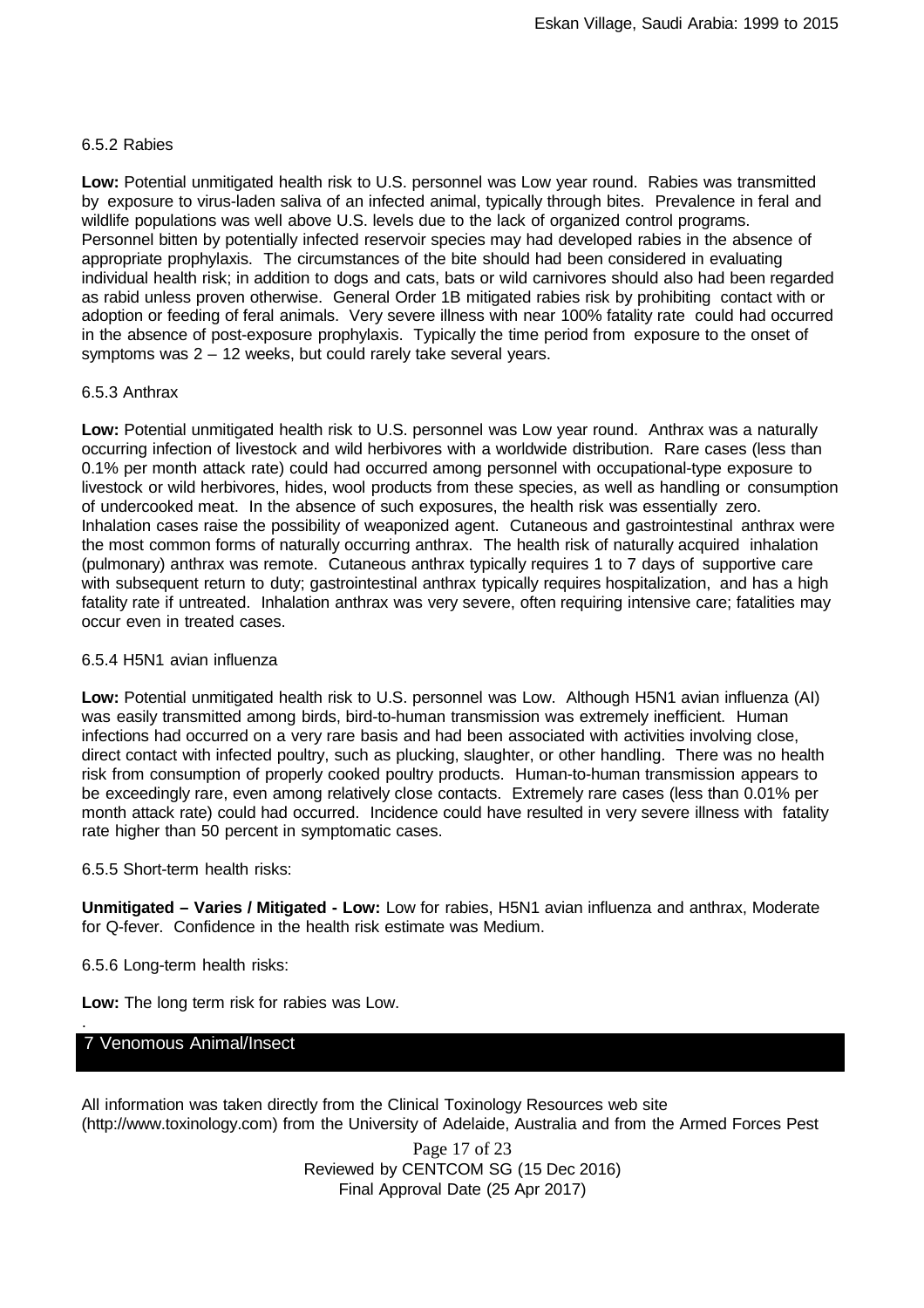Management Board Living Hazards Database [\(http://www.afpmb.org/content/living-hazards-database\).](http://www.afpmb.org/content/living-hazards-database)) The species listed below had home ranges that overlap the location of Saudi Arabia and may present a health risk if they were encountered by personnel. Personnel at Eskan Village experience minimal sightings or contact.

## 7.1 Spiders

• Latrodetus hasselti (Red-Backed Spider), Latrodectus mactans (Black Widow Spider): Severe envenoming possible, potentially lethal. Mainly neurotoxic.

## 7.2 Scorpions

- Androctonus crassicauda (Black Scorpion), Leiurus quinquestriatus (Death Stalker): Severe envenoming possible, potentially lethal. Cardiotoxicity may be direct or indirect, but was a feature of severe envenoming, with cardiac arrhythmias, cardiac failure.
- Scorpio maurus (Large-clawed Scorpion), Scorpio maurus palmatus (Golden Desert Scorpion): Envenomation causes moderate to severe local pain, usually resolves in 24 hours with only symptomatic treatment.

#### 7.3 Snakes

- Cerastes cerastes (Desert horned viper), Cerastes gasperettii (Gasperetti's Horned Sand Viper), Pseudocerastes persicus (Persian horned viper): Significant local effects and systemic effects, including coagulopathy could occur.
- Malpolon monspessulanus (Montpellier snake): Moderately neurotoxic. Symptoms observed for up to 48 hours in severe cases
- Atractaspis microlepidota (Small-scaled Burrowing Asp), Bitis arietans (Puff Adder), Echis coloratus (Burton's carpet viper), Echis pyramidum (Geoffroy's Carpet Viper), Naja haje (Arabian Cobra), Macrovipera lebetina (Levantine Viper), Pseudocerastes fieldi (Field's Horned Viper), Walterinnesia aegyptia (Desert cobra): Severe envenoming possible, potentially lethal.

## 7.4 Snails

• Conus textile (Snails): Serious & painful envenomations (sometimes fatal) usually occur when swimmers (waders) pick up shells with live snails still inside

## 7.5 Short-term health risk:

**Unmitigated – High / Mitigated - Low:** If encountered, effects of venom varied with species from mild localized swelling (to potentially lethal effects. See effects of venom above. Mitigation strategies included avoiding contact, proper wear of uniform (especially footwear), and timely medical treatment. Stings or bites by local spiders, scorpions, snakes, or snails should be treated as a medical emergency and personnel should seek immediate medical treatment and antivenin, if necessary and available. Confidence in the health risk estimate was low (TG 230 Table 3-6).

7.6 Long-term health risk: None identified.

#### 8 Heat/Cold Stress

Predominant winds were from the North from June through September, and were mixed (both blowing

Page 18 of 23 Reviewed by CENTCOM SG (15 Dec 2016) Final Approval Date (25 Apr 2017)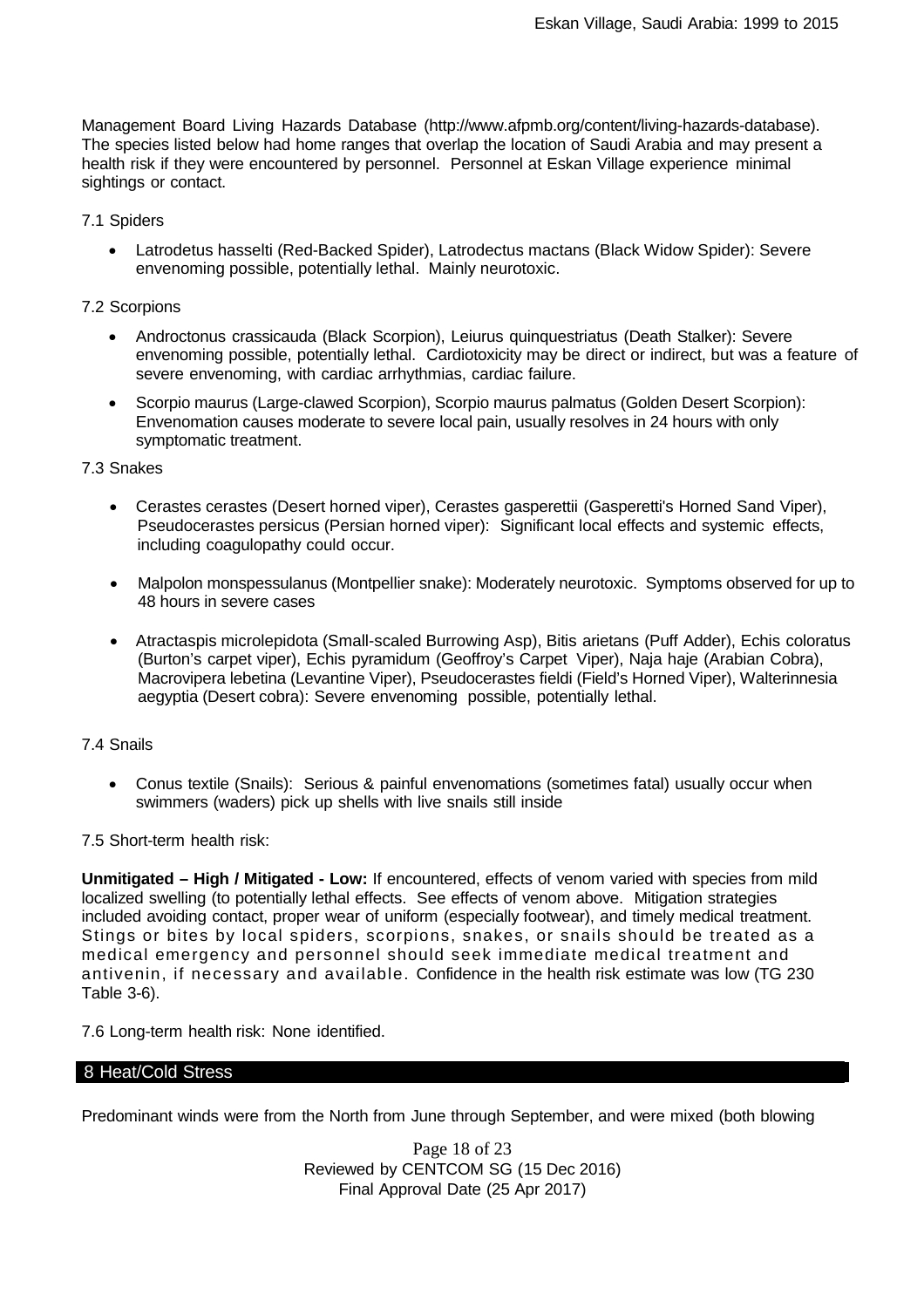from the North or South) the rest of the year.

## 8.1 Heat

The health risk of heat stress/injury based on temperatures alone was Low  $(< 78 \degree F)$  in December -February, High (82-87.9°F) in March, November and extremely high (≥ 88°F) from April – October. However, work intensity and clothing/equipment worn pose greater health risk of heat stress/injury than environmental factors alone (Goldman, 2001).

Personnel were educated on dangers of heat stress, water intake and work/rest cycles.

8.1.1 Short-term health risk:

**Unmitigated – Low to High / Mitigated - Low to High:** Risk of heat injury in unacclimatized personnel, susceptible populations (older, previous history of heat injury, poor physical condition, underlying medical/health conditions), and those under operational constraints (equipment, PPE, vehicles) from April to October was High, and Low for all other months. The risk of heat injury was reduced through preventive measures. Because the occurrence of heat stress/injury was strongly dependent on operational factors (work intensity and clothing), confidence in the health risk estimate was low (TG 230, Table 3-6).

#### 8.1.2 Long-term health risk:

**Low:** Long-term health implications from heat injuries were rare but could occur, especially from more serious injuries such as heat stroke. However, the health risk may be greater to certain susceptible persons–those older (i.e., greater than 45 years), in lesser physical shape, or with underlying medical/health conditions. The long-term health risk was Low; confidence in the health risk estimates was medium (TG 230, Table 3-6).

## 8.2 Cold

Even on warm days there could be a significant drop in temperature after sunset by as much as 40 °F. There was a risk of cold stress/injury when temperatures fall below 60 °F, which could occur from November to March. The health risk assessment for non-freezing cold injuries (chilblain, trench foot, and hypothermia) was Low based on historical temperature and precipitation data. Frostbite was unlikely to occur because temperatures rarely drop below freezing. However, personnel may encounter significantly lower temperatures during field operations at higher altitudes. As with heat stress/injuries, cold stress/injuries were largely dependent on operational and individual factors instead of environmental factors alone. With protective measures in place the health risk assessment was low for cold stress/injury; confidence in the health risk estimate was medium.

#### 8.2.1 Short-term health risks:

**Low:** The health risk of cold injury was Low. Confidence in the health risk estimate was medium.

8.2.2 Long-term health risk:

**Low:** The health risk of cold injury was Low. Confidence in the health risk estimate was high

## **9 Noise**

## 9.1 Continuous

Page 19 of 23 Reviewed by CENTCOM SG (15 Dec 2016) Final Approval Date (25 Apr 2017)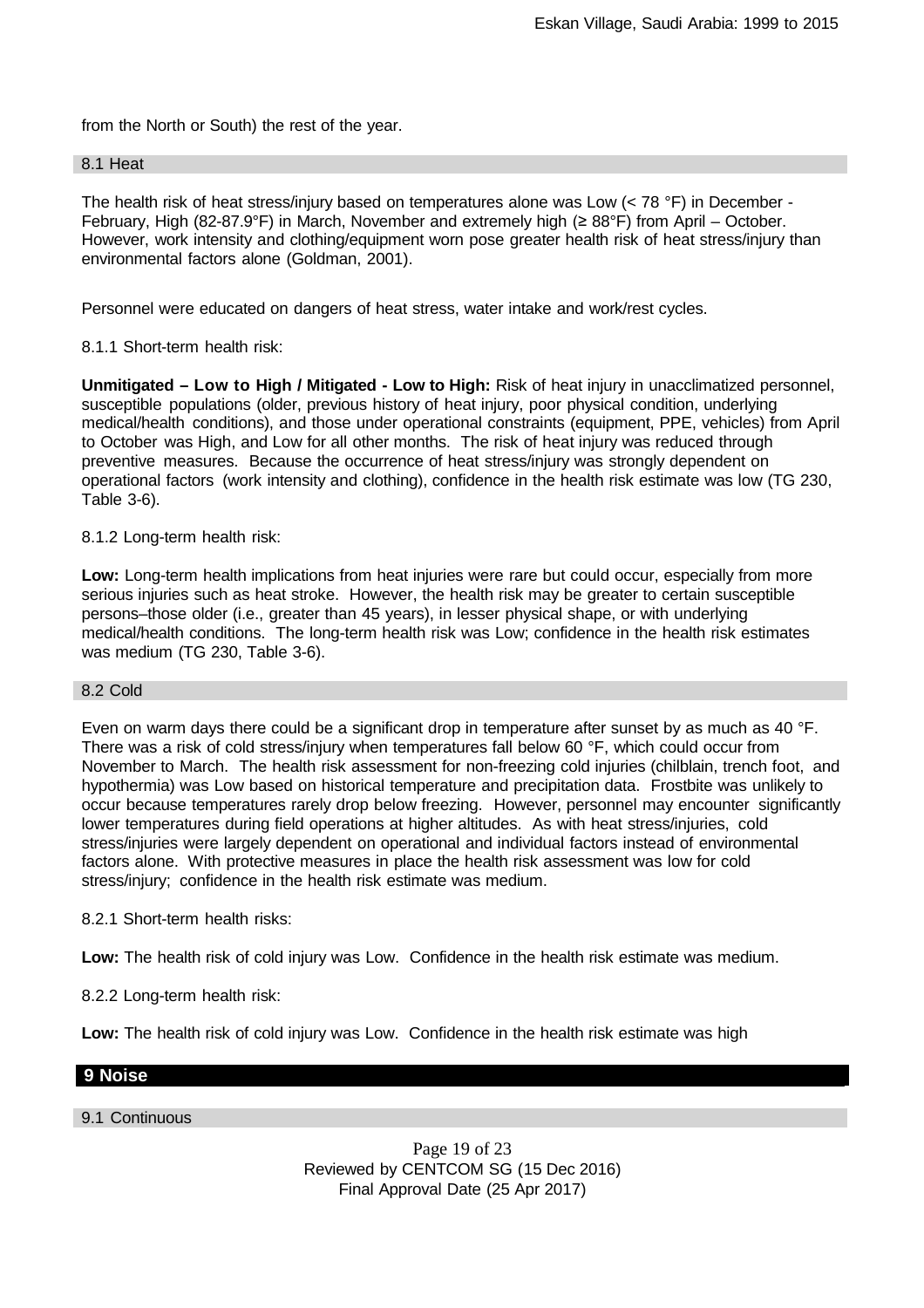Power generation taking place at Eskan Village create outdoor noise levels that occasionally fluctuated above the threshold level requiring single-level hearing protection (85 A-weighted decibels (dBA)). For the majority of personnel on this site, noise levels above the hearing protection threshold were for short durations and average daily exposures were below levels requiring participation in a hearing conservation program.

9.1.1 Short-term health risks:

**Low:** Short-term risk of noise injury with appropriate hearing protection use was Low. Confidence in the health risk assessment was medium (TG 230, Table 3-6).

9.1.2 Long-term health risks:

**Low**: Long-term risk of noise injury with appropriate hearing protection use was Low. Confidence in the health risk assessment was medium (TG 230, Table 3-6).

9.2 Impulse

Personnel at this site did not participate in convoy operations. Weapon firing was limited to mostly training. Exposure was intermittent.

9.2.1 Short-term health risks

**Low:** Short-term risk of noise injury with appropriate hearing protection use was Low. Confidence in the health risk assessment was medium (TG 230, Table 3-6).

9.2.2 Long-term health risks:

**Low**: Long-term risk of noise injury with appropriate hearing protection use was Low. Confidence in the health risk assessment was medium (TG 230, Table 3-6).

## **10 Unique Incidents/Concerns**

#### 10.1 Potential environmental contamination sources

DoD personnel were exposed to various chemical, physical, ergonomic, and biological hazards in the course of performing their mission. These types of hazards depend on the mission of the unit and the operations and tasks which the personnel were required to perform to complete their mission. The health risk associated with these hazards depends on a number of elements including what materials were used, how long the exposure last, what was done to the material, the environment where the task or operation was performed, and what controls were used. These process and hazards were identified and evaluated in DOEHRS for the corresponding work centers. Exposures to these occupational hazards could occur through inhalation (air), skin contact, or ingestion; however exposures through air were generally associated with the highest health risk.

#### 10.2 Waste Sites/Waste Disposal

10.2.1 Site specific sources identified:

Solid waste was removed by a local contractor and disposed of in an off-base host nation landfill. Medical waste was transported to local hospital for incineration. Due to the limited industrial operations on base, minimal hazardous wastes were generated (mostly used POL products). Personnel handling these wastes had proper personal protective equipment available in their workplace. Finally, there was a burn barrel used to dispose of classified paper documents.

> Page 20 of 23 Reviewed by CENTCOM SG (15 Dec 2016) Final Approval Date (25 Apr 2017)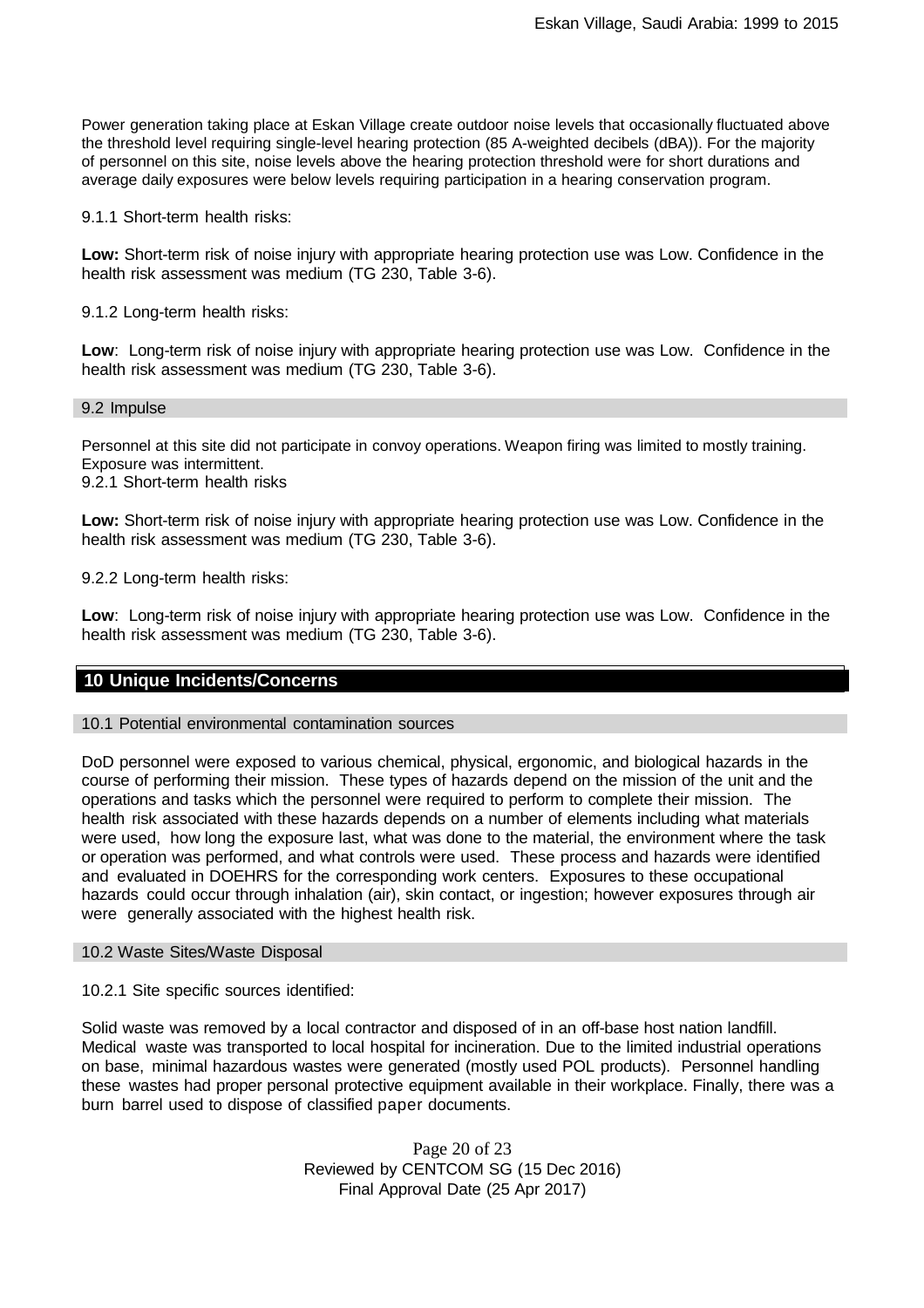10.2.2 Short and Long-Term Health Risks:

**Low:** U.S. personnel had little exposure to waste materials. Confidence in this evaluation was medium.

10.3 Fuel/petroleum products/industrial chemical spills:

No Fuel/petroleum products/industrial chemical spills documented in DOEHRS or the MESL.

#### 10.4 Pesticides/Pest Control:

10.4.1 Site specific sources identified

There were various types of pest control measures utilized at Eskan Village. Glue traps were used to control rates when reported in area. CE & Environmental Health trap cats and the Veterinarian vaccinates them and clips a portion of the ear for identification purposes then releases the cat back to where they found it as it was good in controlling rats/mice. Ants were controlled via Integrated Pest Management (eradicate the source, then use traps, then spray as a last resort). Pesticide spraying for mosquitoes was discontinued in 2010 because there were few vectors present.

10.4.2 Short-term and Long-term health risks

**Low:** Long term health risk was Low. Confidence in the health risk assessment was medium (TG 230 Table 3-6).

## 10.5 Asbestos

10.5.1 Site specific sources identified

A single sample collected on 11 Dec 96 by Bioenvironmental Engineering personnel detected 15-30% Chrysotile asbestos from roof tile at building 906 (a warehouse in the old BX area). No systematic base-wide survey has occurred. It was not uncommon for countries outside the U.S. to use materials that contain asbestos. Asbestos-containing materials that were intact and managed in place, present minimal hazards to U.S. personnel.

10.5.2 Short and long-term health risks:

**Low.** Confidence was this risk assessment was low due to limited data availability.

#### 10.6 Lead Based Paint

There was no specific information available to assess this hazard.

Page 21 of 23 Reviewed by CENTCOM SG (15 Dec 2016) Final Approval Date (25 Apr 2017)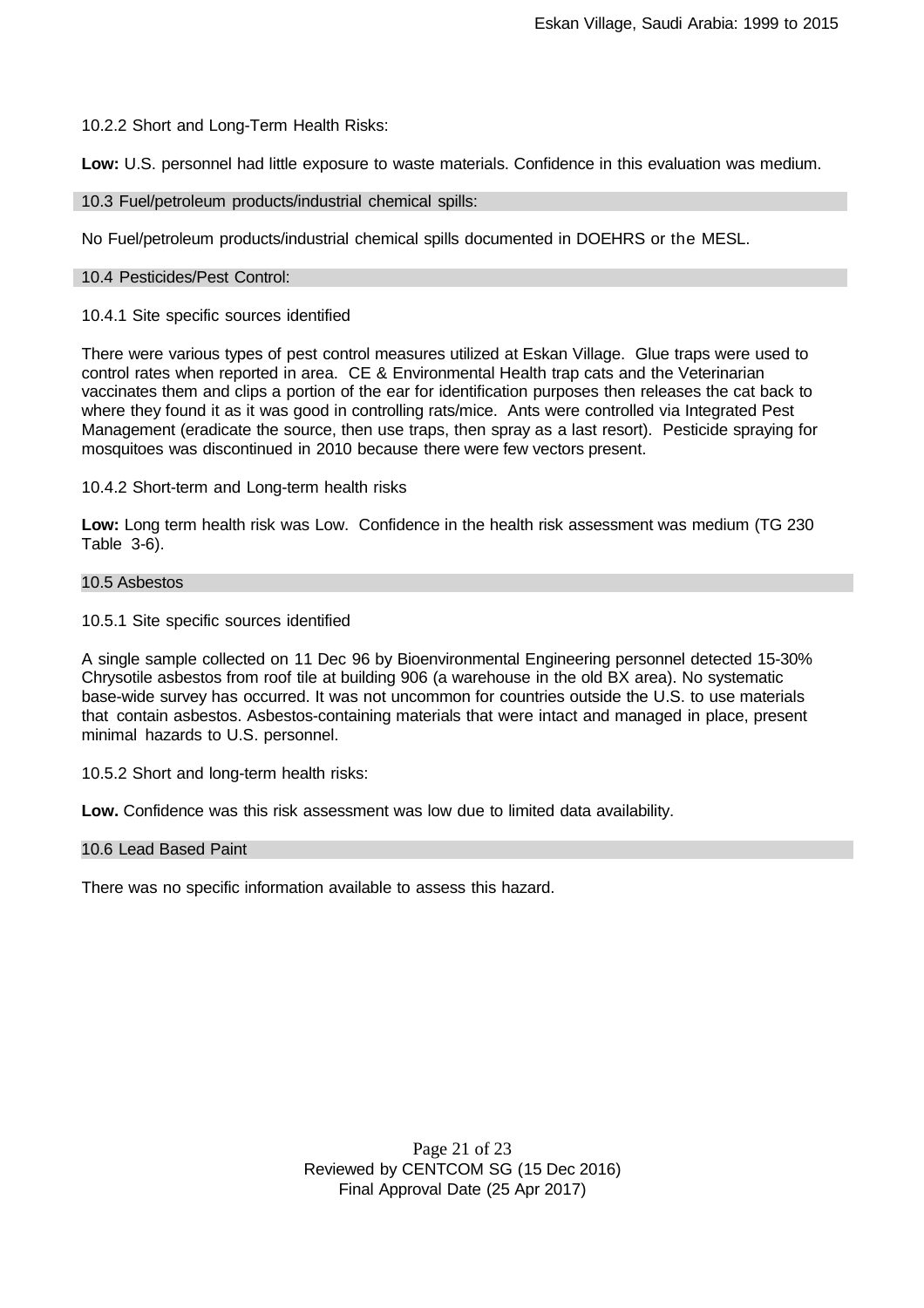## **11** References<sup>2</sup>

- 1. Armed Forces Pest Management Board Living Hazards Database: <http://www.afpmb.org/content/living-hazards-database>
- 2. Casarett and Doull's Toxicology: the Basic Science of Exposures, Chapter 2- Principles of Toxicology; Fifth Edition, McGraw Hill, New York.
- 3. Clinical Toxinology Resources: [http://www.toxinology.com/.](http://www.toxinology.com/) University of Adelaide, Australia.
- 4. Defense Occupational and Environmental Health Readiness System (referred to as the DOEHRS-EH database) at https://doehrs-ih.csd.disa.mil/Doehrs/.
- 5. Department of Defense (DoD) Instruction 6490.03, Deployment Health, 2006.
- 6. DoDI 6055.05, Occupational and Environmental Health, 2008.
- 7. DoD MESL Data Portal: https://mesl.apgea.army.mil/mesl/. Some of the data and reports used may be classified or otherwise had some restricted distribution.
- 8. Goldman RF. 2001. Introduction to heat-related problems in military operations. In: Textbook of military medicine: medical aspects of harsh environments Vol. 1, Pandolf KB, and Burr RE (Eds.), Office of the Surgeon General, Department of the Army, Washington DC.
- 9. Joint Staff Memorandum (MCM) 0028-07, Procedures for Deployment Health Surveillance, 2007.
- 10. National Center for Medical Intelligence (NCMI): https:[//www.intelink.gov/ncmi/index.php.](http://www.intelink.gov/ncmi/index.php)
- 11. Modification 12 to United States Central Command Individual Protection and Individual, Unit Deployment Policy, 2 December 2013.
- 12. USA PHC TG230, June 2010 Revision.
- 13. USACHPPM 2008 Particulate Matter Factsheet; 64-009-0708, 2008.

Page 22 of 23 Reviewed by CENTCOM SG (15 Dec 2016) Final Approval Date (25 Apr 2017)

 $2\,$  NOTE. The data were currently assessed using the 2010 TG230. The general method involves an initial review of the data which eliminates all chemical substances not detected above 1-yr negligible MEGs. Those substances screened out were not considered acute or chronic health hazards so were not assessed further. For remaining substances, acute and chronic health effects were evaluated separately for air water (soil was only evaluated for long term risk). This was performed by deriving separate short-term and long term populationexposure level and estimates (referred to as population exposure point concentrations (PEPC)) that were compared to MEGs derived for similar exposure durations. If less than or equal to negligible MEG the risk was Low. If levels were higher than negligible then there was a chemical-specific toxicity and exposure evaluation by appropriate SMEs, which includes comparison to any available marginal, critical or catastrophic MEGs. For drinking water 15 L/day MEGs were used for the screening while site specific 5-15 L/day were used for more detailed assessment. For nondrinking water (such as that used for personal hygiene or cooking) the 'consumption rate' was limited to 2 L/day (similar to the EPA) which was derived by multiplying the 5 L/day MEG by a factor of 2.5. This value was used to conservatively assess non drinking uses of water.